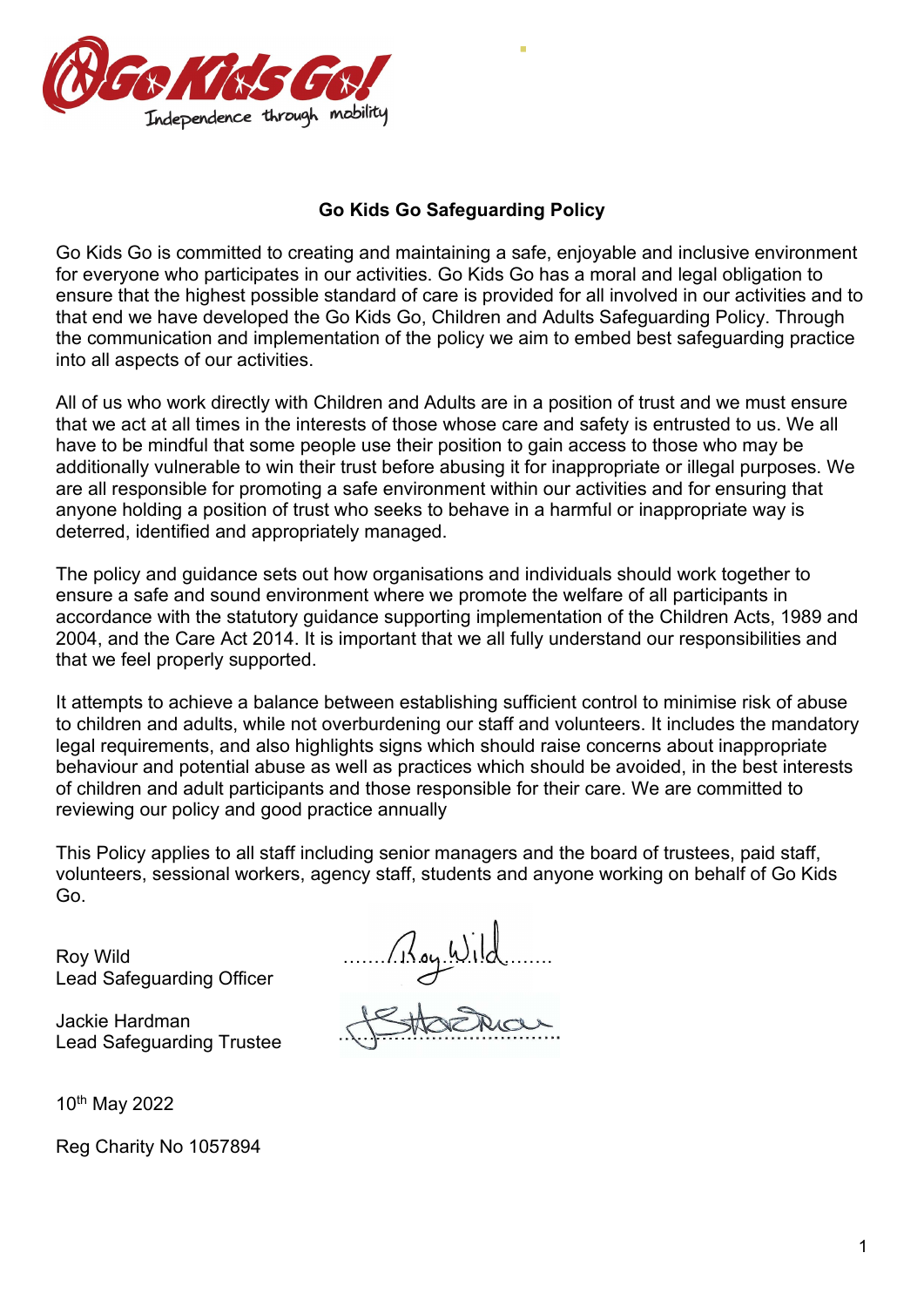## **Contents**

- A Safeguarding Policy Statement
- B Purpose of Safeguarding Policy
- C Designated Safeguarding Officers
- D Identifying concerns about the welfare and safety of children and adults at risk
- E Responding to suspicions or concerns

Appendix 1: Consent issues where concerns relate to an adult (someone aged 18 and over):

Appendix 2: Useful Contacts

Appendix 3: Incident reporting form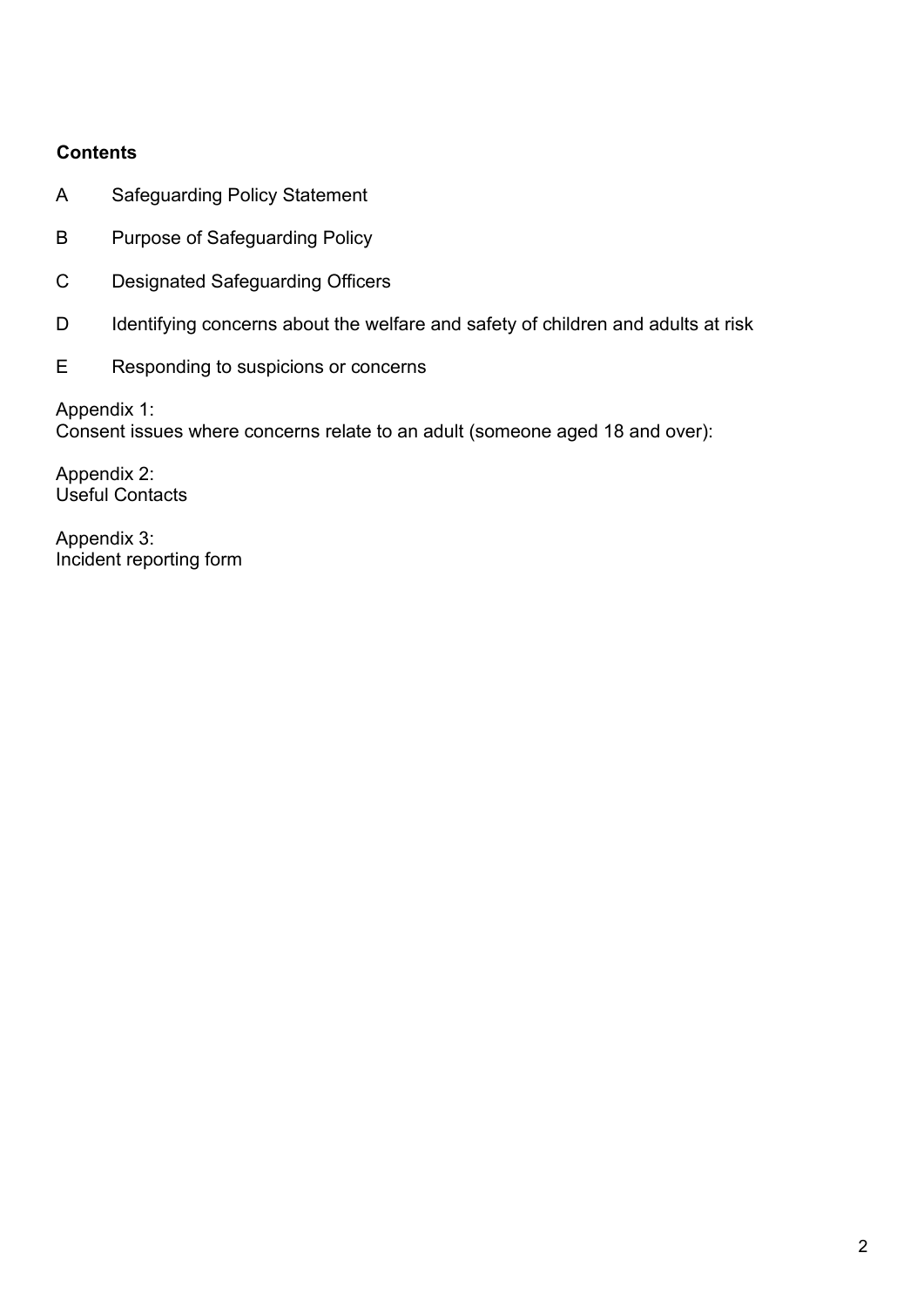## **A. Safeguarding Statement**

GO KIDS GO is committed to safeguarding the welfare of children and adults at risk (2) and to creating and maintaining a safe and positive environment. We accept our responsibility to safeguard and promote the welfare of all children and adults involved in our activities and services.

The policy statement is based on the following key principles:

• The welfare of children, young people and adults at risk is paramount

• GO KIDS GO is committed to ensuring that safeguarding of children and adults is central to the participation in our activities.

• All allegations, safeguarding concerns and suspicions of harm will be taken seriously and responded to quickly, fairly and appropriately and support provided for anyone who in good faith reports concerns

• It is everybody's responsibility to work in partnership to promote the welfare, health and development of children, young people and vulnerable adults

• The interest of those who work or volunteer with participants within our organization will be protected and support through appropriate guidance and training will be provided

• Personal information will be treated in strict confidence in accordance with UK legislation, which requires that the Police, Adult/Children's Social Care and or other statutory agencies be informed where there are concerns that a child or adult is at risk of harm or it is believed that a crime has been committed.

• All participants, regardless of age, ability or disability, gender, race, religion, ethnic origin, sexual orientation, marital or gender status have the right to be protected from abuse and poor practice and to participate in an enjoyable and safe environment

• GO KIDS GO will seek to ensure that our activities are inclusive and make reasonable adjustments for any ability, disability or impairment, we will also commit to continuous development, monitoring and review.

• The rights, dignity and worth of all participants will always be respected.

• We recognise that ability and disability can change over time, such that some participants may be additionally vulnerable to abuse, for example those who have a dependency on others or have different communication needs.

• We recognise that a disabled adult may or may not identify themselves or be identified as an adult 'at risk'.

• We all have a shared responsibility to ensure the safety and well-being of all participants and will act appropriately and report concerns whether these concerns arise within our activities, for example inappropriate behaviour of a member of staff, volunteer or in the wider community.

• All allegations will be taken seriously and responded to quickly in line with this Safeguarding Policy and Procedures.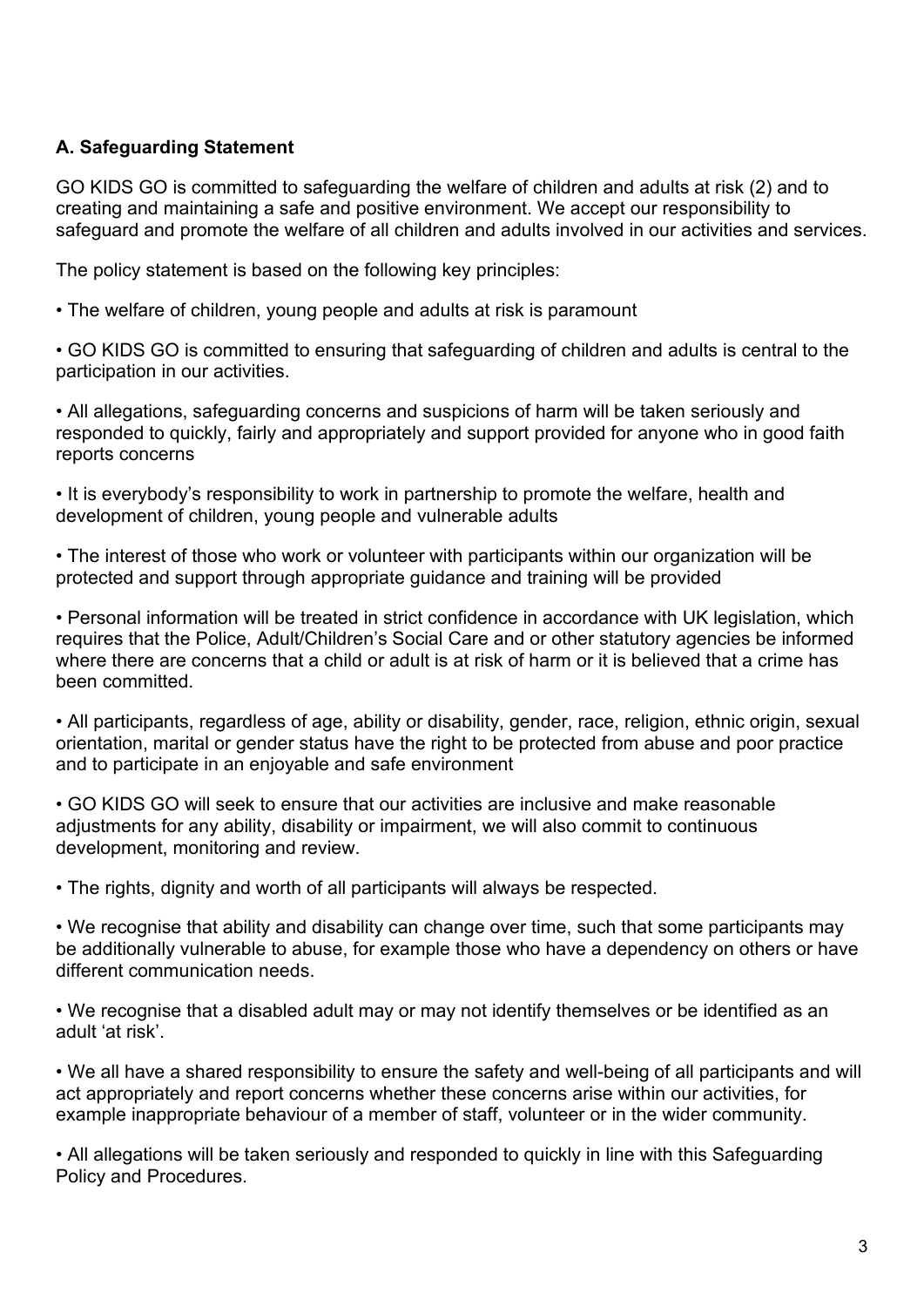<sup>2</sup> Current terminology is 'Adults at Risk' under the Care Act 2014 and statutory guidance but this term will be used interchangeably with the terms 'vulnerable adults' and 'adults who are additionally vulnerable' throughout this document to reflect the language commonly used by Go Kids GO. We recognise that many disabled adults would not self-identify as 'at risk' or as being vulnerable – labelling individuals can be both stigmatising and unhelpful.

• GO KIDS GO recognises the role and responsibilities of the statutory agencies in safeguarding both children and adults and is committed to complying with the procedures of the relevant Local Safeguarding Children Partnership (LSCP) and Safeguarding Adults Board (SAB).

In addition, GO KIDS GO will be guided by the following principles set out in the Care and Support Statutory Guidance (2018) which should underpin the safeguarding of adults:

• Empowerment - People being supported and encouraged to make their own decisions and informed consent.

"I am asked what I want as the outcomes from the safeguarding process and these directly inform what happens."

• Prevention – It is better to take action before harm occurs.

"I receive clear and simple information about what abuse is, how to recognise the signs and what I can do to seek help."

• Proportionality – The least intrusive response appropriate to the risk presented.

"I am sure that the professionals will work in my interests, as I see them, and they will only get involved as much as needed."

• Protection – Support and representation for those in greatest need.

"I get help and support to report abuse and neglect. I get help so that I am able to take part in the safeguarding process to the extent to which I want."

• Partnership – Local solutions through services working with their communities. Communities have a part to play in preventing, detecting and reporting neglect and abuse

• Helpful and necessary- "I am confident that professionals will work together and with me to get the best result for me."

• Accountability – Accountability and transparency in delivering safeguarding.

"I understand the role of everyone involved in my life and so do they."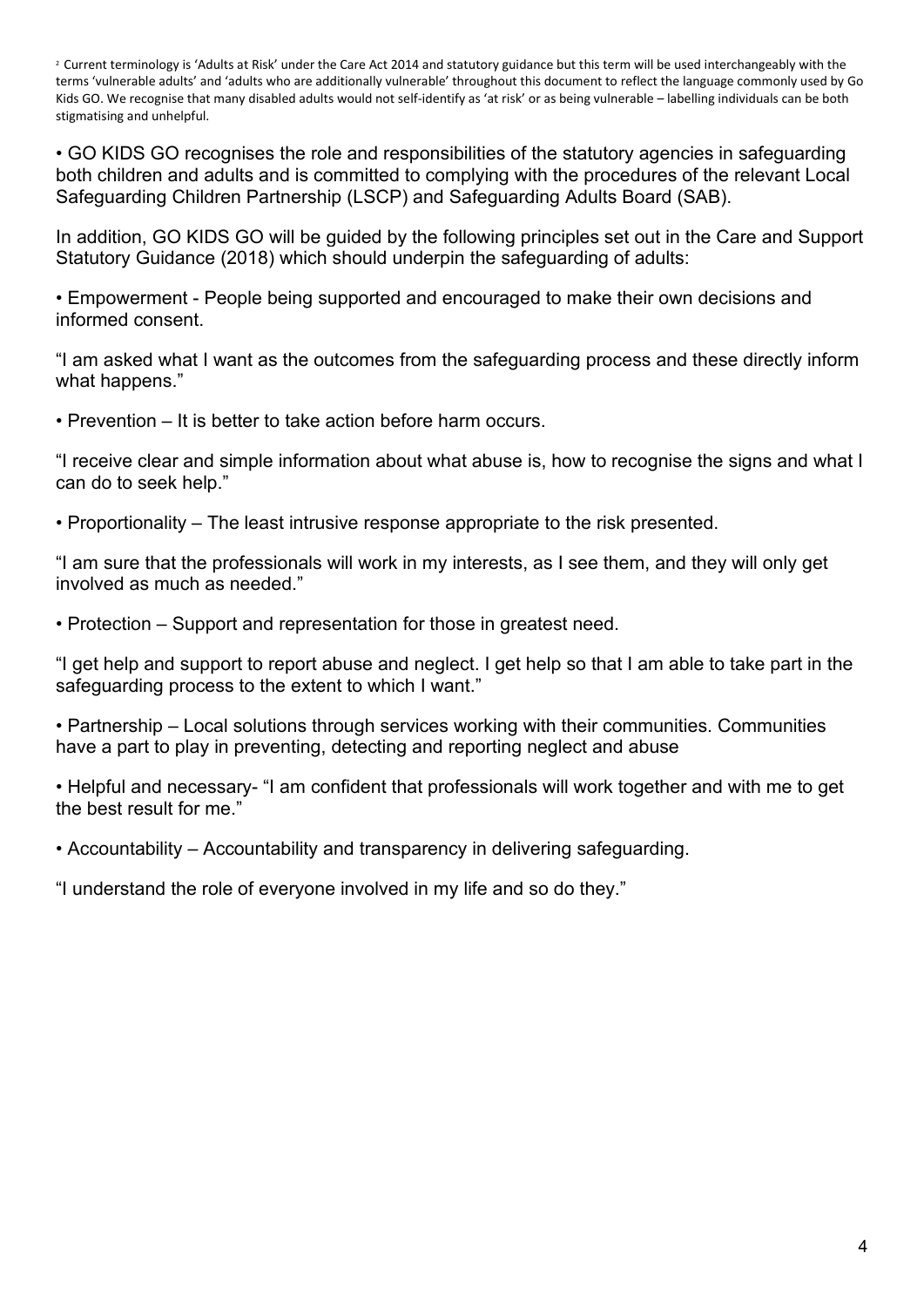## **B. Purpose of Safeguarding Policy**

#### **Legislation and Statutory Guidance**

The practices and procedures within this policy are based on the principles contained within the UK and legislation and Government Guidance and Go Kids Go have taken the following into consideration:

- Children Act 1989
- Children Act 2004
- Children and Families Act 2014
- UN Convention on the Rights of the Child
- Care Act 2014
- Criminal Justice Act 1988
- Protection of Freedoms Act 2012
- Domestic Violence, Crime and Victims (Amendment) Act 2012
- Equality Act 2010
- Safeguarding Vulnerable Groups Act 2006
- Mental Capacity Act 2005
- Sexual Offences Act 2003
- Human Rights Act 1998
- Data Protection Act 1994 and 1998 (updated 2018)
- Serious Crime Act 2015
- Working Together to Safeguard Children (Statutory Guidance updated Jan 2020)
- Care and Support Statutory Guidance 2015 (updated Feb 2018)
- Counter Terrorism and Security Act 2015

Children and Adults at Risk

"Safeguarding is everyone's responsibility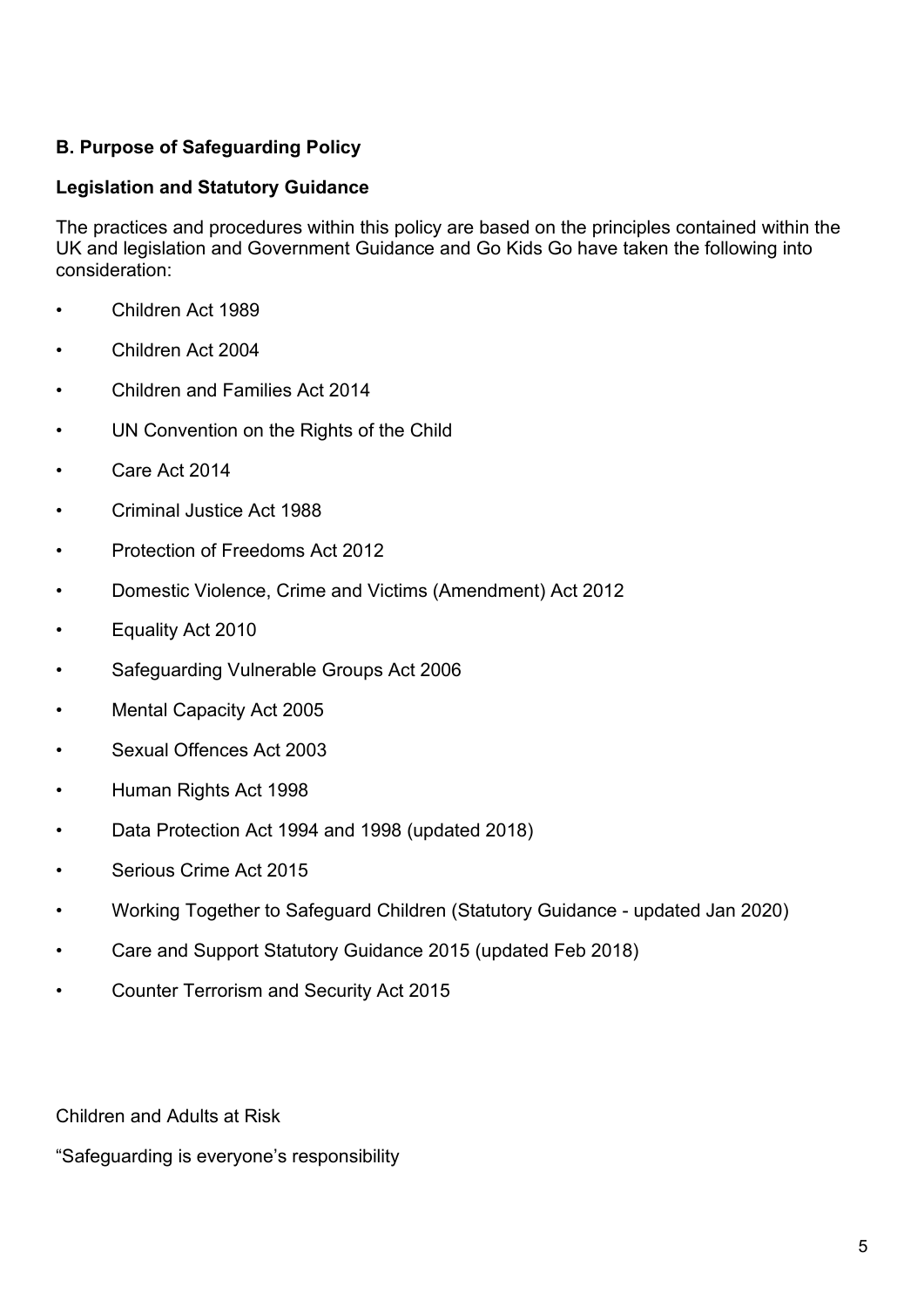Everyone who works with children – including teachers, GPs, nurses, midwives, health visitors, early year's professionals, youth workers, police, Accident and Emergency staff, paediatricians, voluntary and community workers and social workers – has a responsibility for keeping them safe."

## **Working Together to Safeguard Children – March 2015**

1. Who is a child?

Children are defined in the Children Act 2004 as people under the age of 18 years. For the purpose of this policy this definition applies. It should be noted that the Children and Families Act 2014 extends support and protection up until the age of 25 years for those with recognised disabilities and additional support needs and seeks to safeguard and support young people more effectively through the transition into adulthood.

2. Who is an Adult at Risk?

2.1 The Care Act 2014 defines an adult at risk as anybody over the age of 18 who:

• Has needs for care and support (whether or not the local authority is meeting any of those needs)

• Is experiencing, or at risk of, abuse or neglect; and/or

• as a result of those care and support needs is unable to protect themselves from either the risk of, or the experience of abuse or neglect.

This may include people with learning disabilities, sensory impairments, mental health needs, older people and people with a physical disability or impairment. It may also include people who are affected by the circumstances that they are living in, for example experiencing domestic violence. This list is not exhaustive. An individual's level of vulnerability to harm may vary over time depending on the circumstances they are in and their needs at that time.

3.2. Abuse is a violation of an individual's human and civil rights by another person or persons.

3.3 It is clear from these definitions that the majority, if not all of those adults take part in our activities potentially fall within the definition of an adult at risk and it is important that all are mindful of that. Equally, any adult may experience life events which increase their vulnerability (relationship breakdown, bereavement, isolation or illness for example). GO KIDS GO recognises that a disabled adult may or may not identify themselves or be identified as an adult 'at risk'. Good practice protects everyone involved in our activities and assumptions should not be made about individual support needs.

3.4 Whilst this policy refers to both children and adults throughout, there are instances in which concerns and incidents involving adults may vary slightly from those involving children. In particular, and in contrast to the situation when dealing with children, it is essential to obtain an adult's consent before referring the matter to any of the statutory agencies, where their safety and welfare is not at immediate risk as outlined in the principles set out in our policy statement. For further advice and guidance please contact the LSO.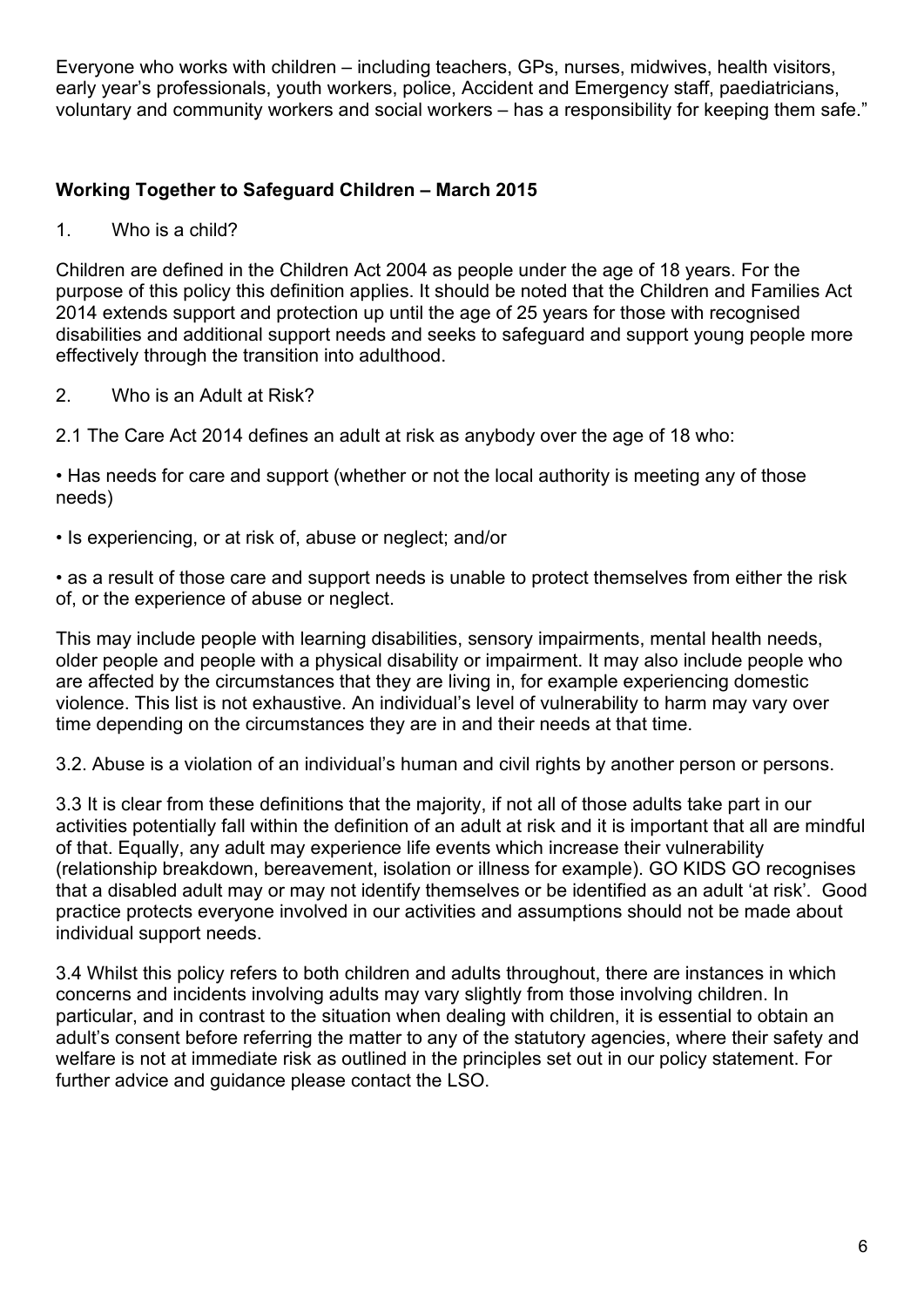#### **How to put this Policy into Practice:**

Roles and Responsibilities – how we will work together

In order to operate within the legal and regulatory framework, Go KIDS GO will operate to create and maintain a safe and sound environment where both children and adults are protected. Below we have set out the key responsibilities of the GO KIDS GO:

#### GO KIDS GO

• Will appoint a Lead Safeguarding Officer to manage its safeguarding programme

• Is committed to working in partnership with the statutory agencies.

• Will manage the Criminal Records Checking process through the Disclosure and Barring Scheme

• Will co-ordinate the implementation of the safeguarding framework and will provide or signpost all individuals with safeguarding responsibilities to appropriate training and support

• Will respond to and manage concerns and incident referrals in accordance with GO KIDS GO regulations, policies and procedures

• Will establish a Case Management Group to support appropriate management safeguarding referrals

• Will instigate appropriate disciplinary action in relation to those who breach GO KIDS GO regulations

#### The Volunteer

• It is essential that all volunteers and staff work together to create a safe, friendly, open and welcoming environment.

• Must always treat children, vulnerable adults and all members with respect and in accordance with the organisations' core values

• Must ensure that, if necessary, they have completed an appropriate DBS check.

• Must make themselves familiar with and ensure that they understand and comply with GBWR and their club's safeguarding policy and procedure

• Must undertake any training required for their role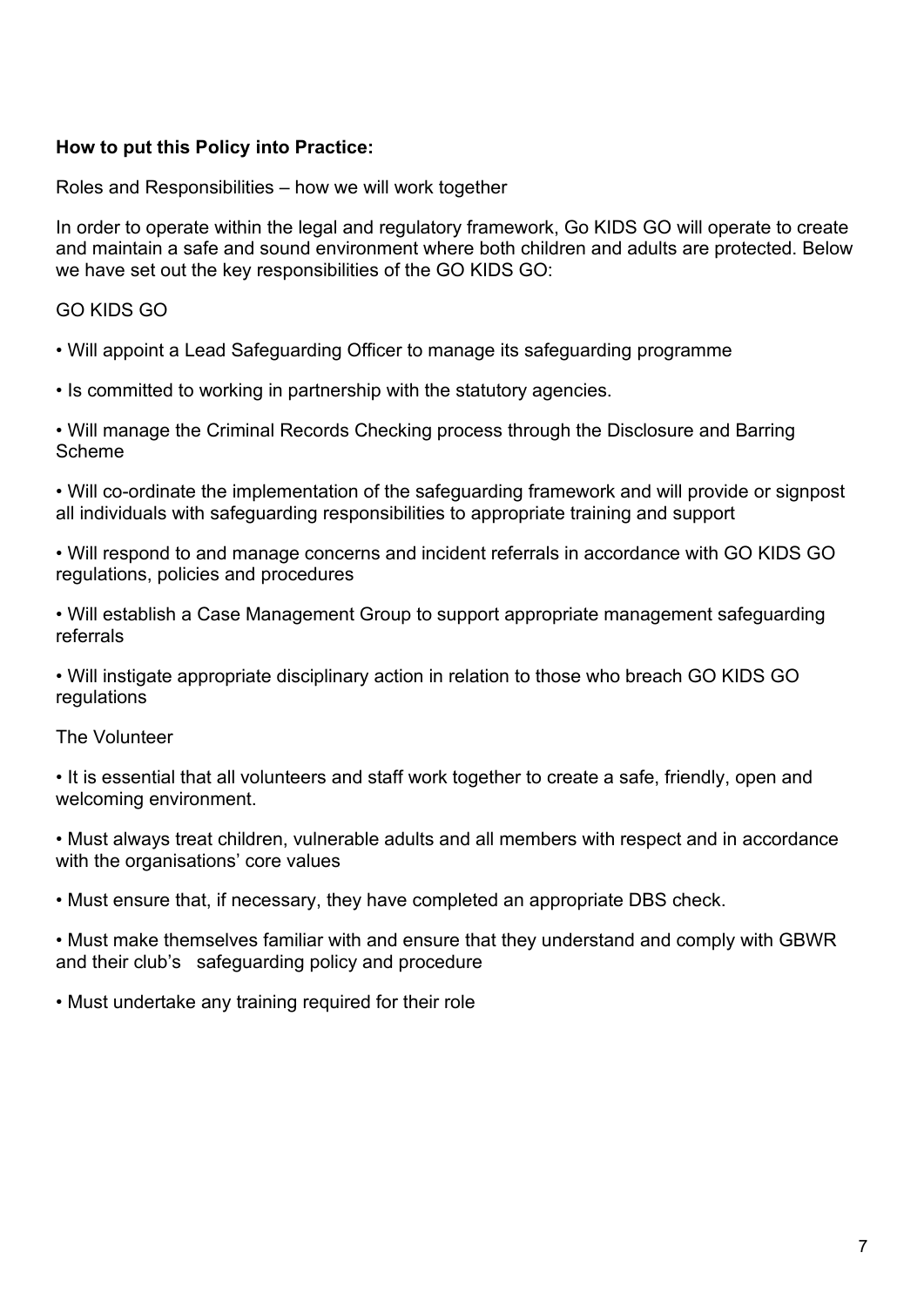# **Best Practice Guidance**

This guidance is offered to provide information on a number of matters which staff and volunteers may find useful in helping to create safe and welcoming environments for children and vulnerable adults.

## **1. Safe Environments**

1.1 A safe environment is one where the possibility of abuse is openly acknowledged; volunteers are DBS checked, carefully selected and appropriately trained; and those who raise and report safeguarding concerns are confident that these will be treated seriously and in confidence and responded to appropriately.

## **2. Communication**

2.1 Open and clear communication is key to ensuring a safe environment. This includes information given to parents, carers and guardians; the use of appropriate materials and resources to provide information to children and vulnerable adults; being clear about how to communicate in the event of any safeguarding incident.

## **3. Safe Recruitment**

3.1 GO KIDS GO relies upon staff, volunteers and trustees to both manage and deliver our activities.

3.2 Nevertheless, the recruitment and selection of employees and volunteers is the most critical time when child and vulnerable adult safeguarding issues must be addressed. It is important that appropriate checks become routine 'procedure' - an accepted and welcomed practice - rather than be seen as an invasive, bureaucratic process that questions the integrity or motive of even the most willing of volunteers. We must all invest in ensuring that only appropriate adults with the right values and motivation are working to support young people and all of those involved in our activities.

3.3 GO KIDS GO will ensure that all employees and volunteers who are recruited to positions can expect a detailed Job Description to ensure that there is very real clarity about roles and responsibilities. The responsibility for supplying this information rests with the individual with responsibility for making the appointment.

3.4 The Job Description will carry a statement detailing the degree of contact with children and/or vulnerable adults, and any need for references or safeguarding checks to be undertaken prior to commencing the role.

3.5 Certain roles which require employees and volunteers to work with children and/or vulnerable adults will be subject to a Disclosure and Barring Service (DBS) check and this will be detailed in the Job Description for the role. The LSO will regularly assess which staff need to be DBS checked. The DBS process must be undertaken in accordance with Government regulations.

3.5.1 The LSO will manage DBS applications. Any disclosures from DSB certificates will be referred to the GO KIDS GO Case Management Group. Applicants will be updated at regular intervals through this process.

3.6.1 All DBS information will be held centrally. The information held will include the storage of 5 essential pieces of information: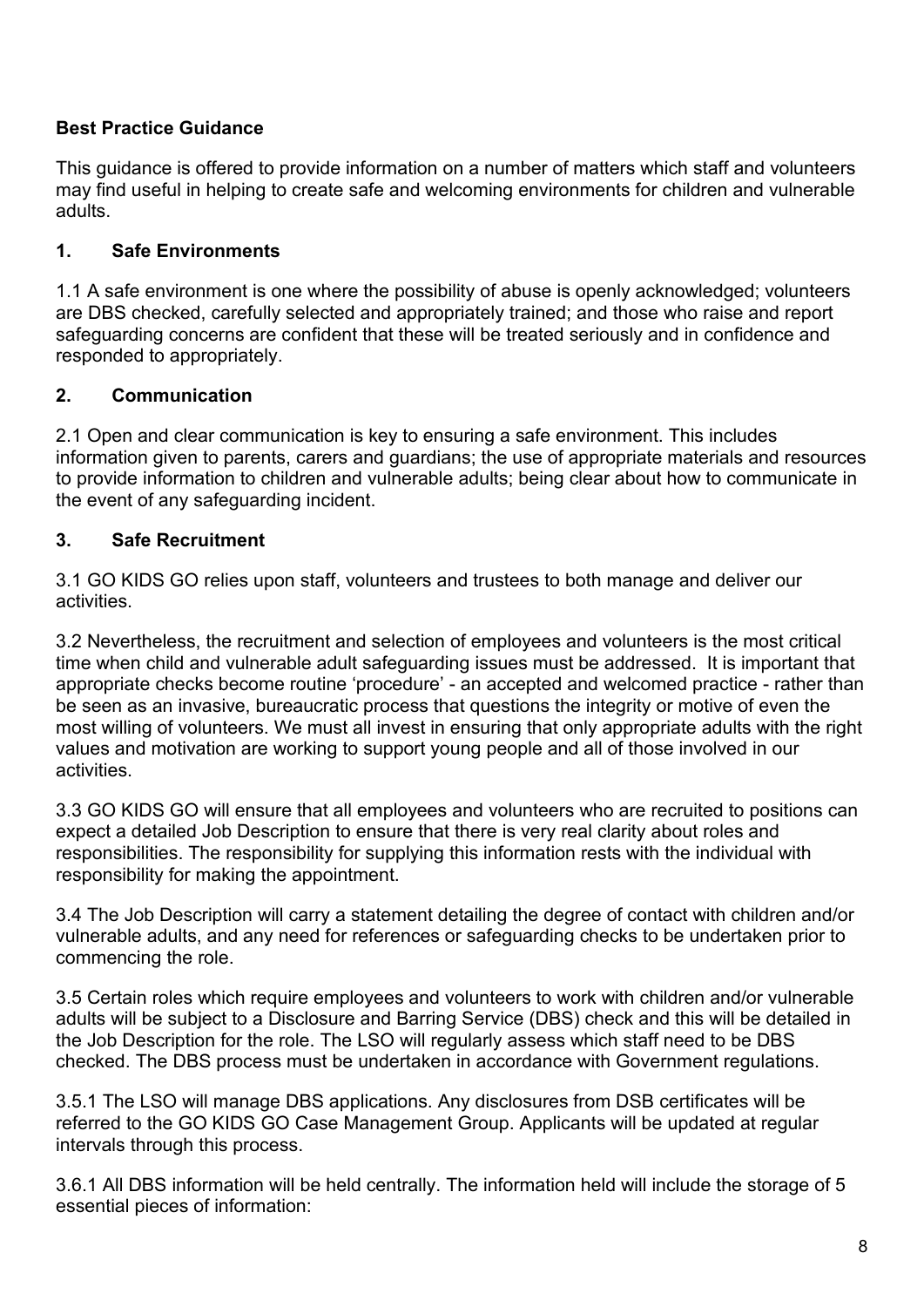#### **Name Date of Birth Date of issue Date of update required Any disclosures**

3.6.2 DBS updates are required every 3 years unless the individuals have subscribed to the updates service. GO KIDS GO CAN NOT accept DBS certificates from any organisation where the individual has not subscribed to the update service.

3.6.3 It is the responsibility of the LSO to ensure volunteers are DBS checked where appropriate. For more information on who requires a DBS check please contact the LSO.

#### **4. Safeguarding Training**

4.1 GO KIDS GO will ensure staff, trustees and volunteers will complete, within 6 months of being appointed, a recognised and certificated basic awareness in child protection training (e.g. an LSCB or Local Authority workshop or professional safeguarding training).

4.2 The LSO will manage training requirements for GO KIDS GO staff, trustees and volunteers and additional learning opportunities/training

#### **5. Supporting Children and Adults**

5.1 GO KIDS GO's core business is to provide positive and enjoyable opportunities for disabled children and adults. It is important that staff and volunteers recognise the different levels of support that individuals require. This means being aware and alert and ensuring that the right level and type of information, help and assistance is available to each individual. Those with disabilities may be additionally vulnerable because they may:

- have additional support needs
- be subject to greater negative experiences
- not be believed
- not want to raise issues due to the fear of being excluded
- have medical needs that are used to explain abuse
- have an increased possibility of isolation
- may have communication differences/difficulties
- have reduced networks of support or increased isolation

5.2 It is therefore important for those working with disabled children and volunteers to seek the individual's and, where appropriate, the parent, carer or guardian's views and informed consent about the support needs for the individual. Always talk to the individual and be sure they know and understand what you are going to do and why you are doing it.

#### 6. Supervision

6.1 When working with children or adult participants, volunteers and employees should avoid situations where they are working in isolation and out of sight of other adults. Where an individual requires DBS clearance for their role and it is yet to be received, they must not work alone or unsupervised.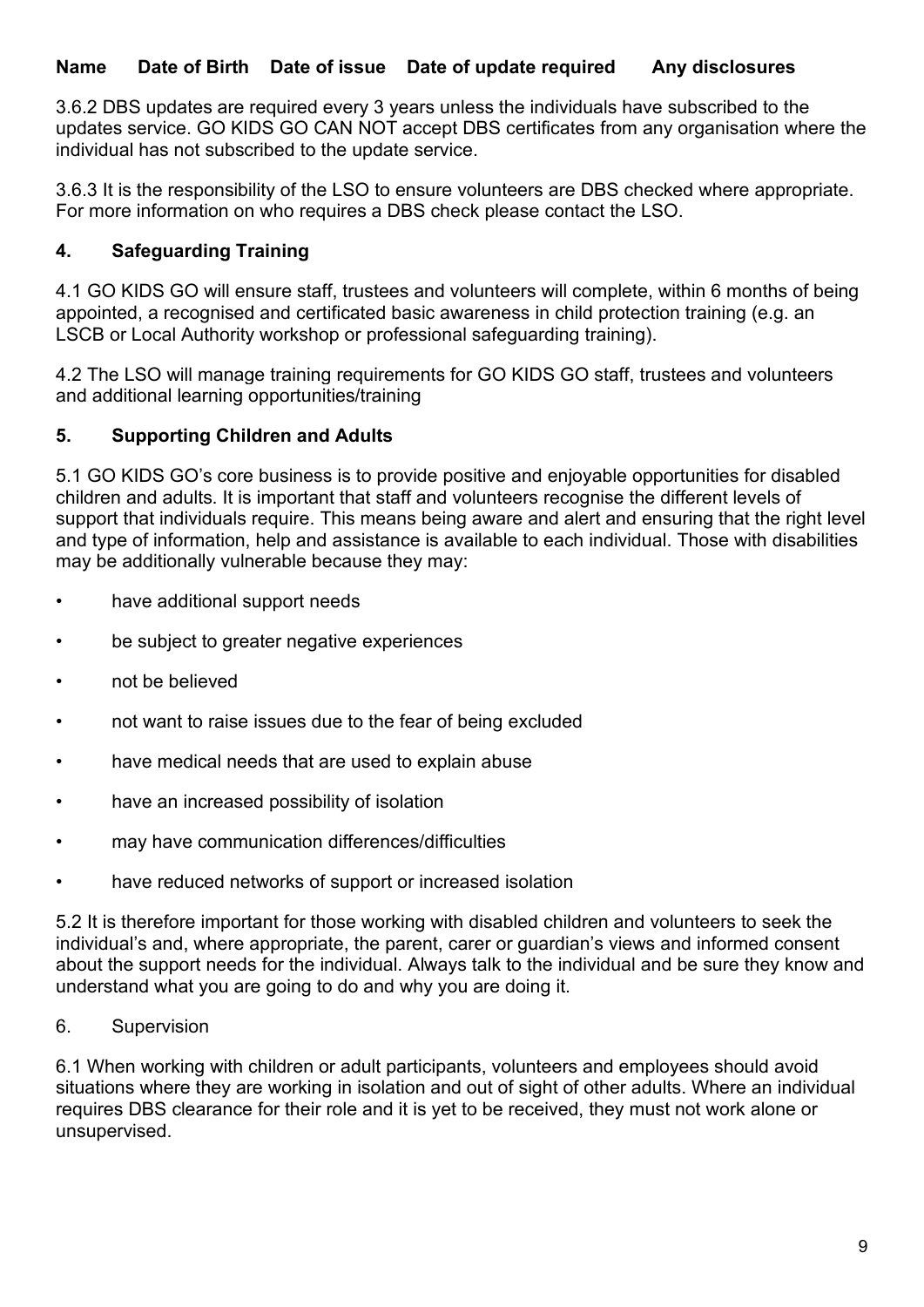#### 7. Staff – Child Ratios

7.1 There should always be a minimum of one DBS cleared coach when working with children or adults.

This policy should be read alongside our policies and procedures

- Recording and information sharing
- Code of conduct for staff and volunteers
- Safer recruitment
- E-safety
- Anti- bullying
- Complaints
- Whistleblowing
- Health and safety
- Training, supervision and support
- Lone working policy and procedure
- Quality assurance
- Equality Statement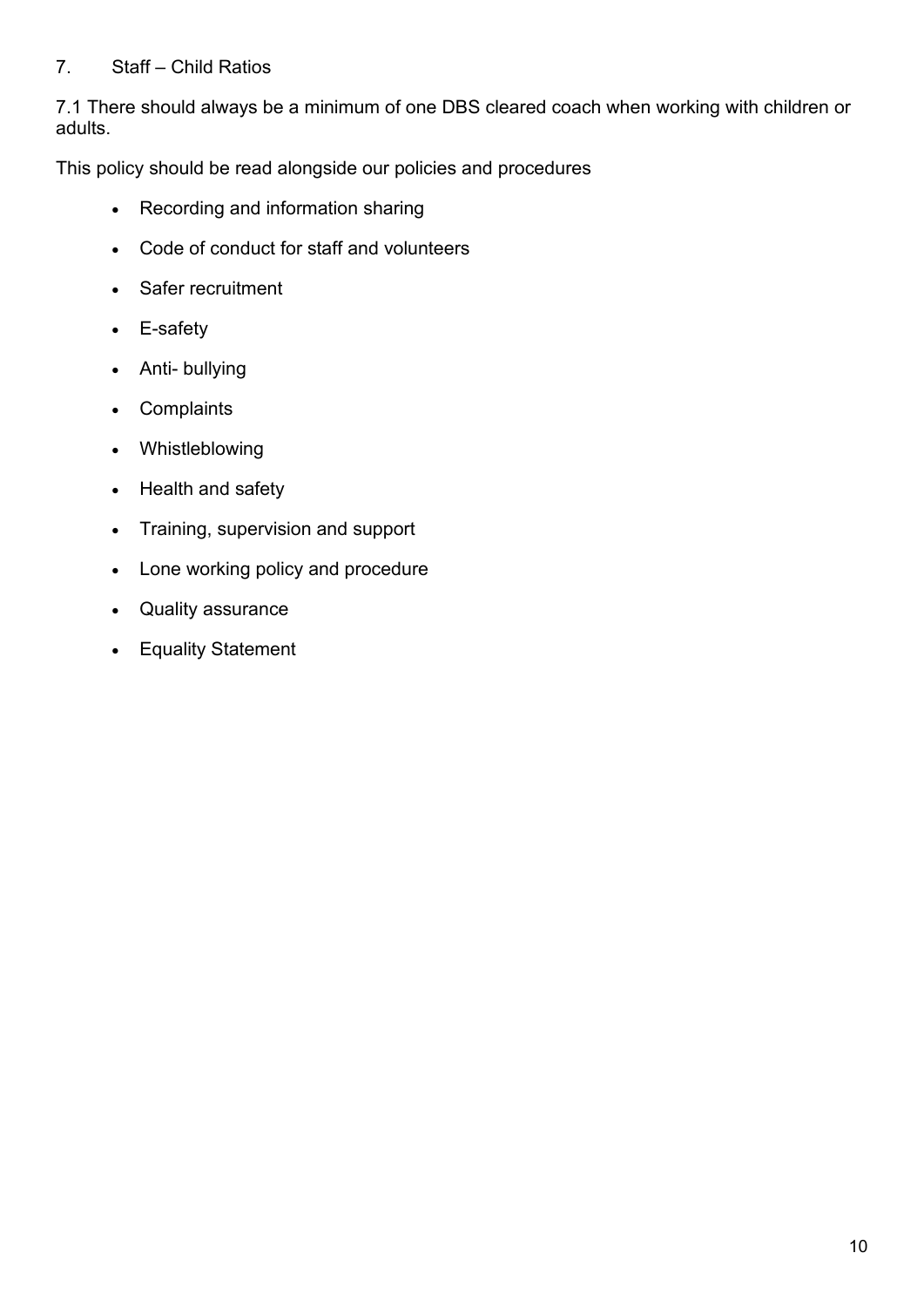# **C Lead Safeguarding Officers**

Senior Staff Member with Lead Responsibility

The designated senior member of staff with lead responsibility for safeguarding issues is **Roy Wild, CEO**. He has a key duty to take lead responsibility for raising awareness within the staff of issues relating to the welfare of children, young people and adults, and the promotion of a safe environment for the children, young people and adults who attend the wheelchair training courses.

Designated Trustee

The designated Trustee is **Jackie Hardman** and is responsible for liaising with the Principal Staff Member with Lead Responsibility over matters regarding child protection.

The designated Trustee is responsible for overseeing the liaison between agencies such as the police and social services in connection with allegations against the Principal Staff Member with Lead Responsibility. This will not involve undertaking any form of investigation, but will ensure good communication between the parties and provide information to assist enquiries.

Designated Safeguarding Officer (DSO)

Roy Wild

Phone/ email 07961 257987 roy@gokidsgo.org.uk

Deputy DSO

Name Steve Conway

Phone/ email 01482 887163 [training@gokidsgo.org.uk](mailto:training@gokidsgo.org.uk)

Safeguarding Trustee

Name Jackie Hardman

Phone/ email 07813211015 jackiebrew@hotmail.com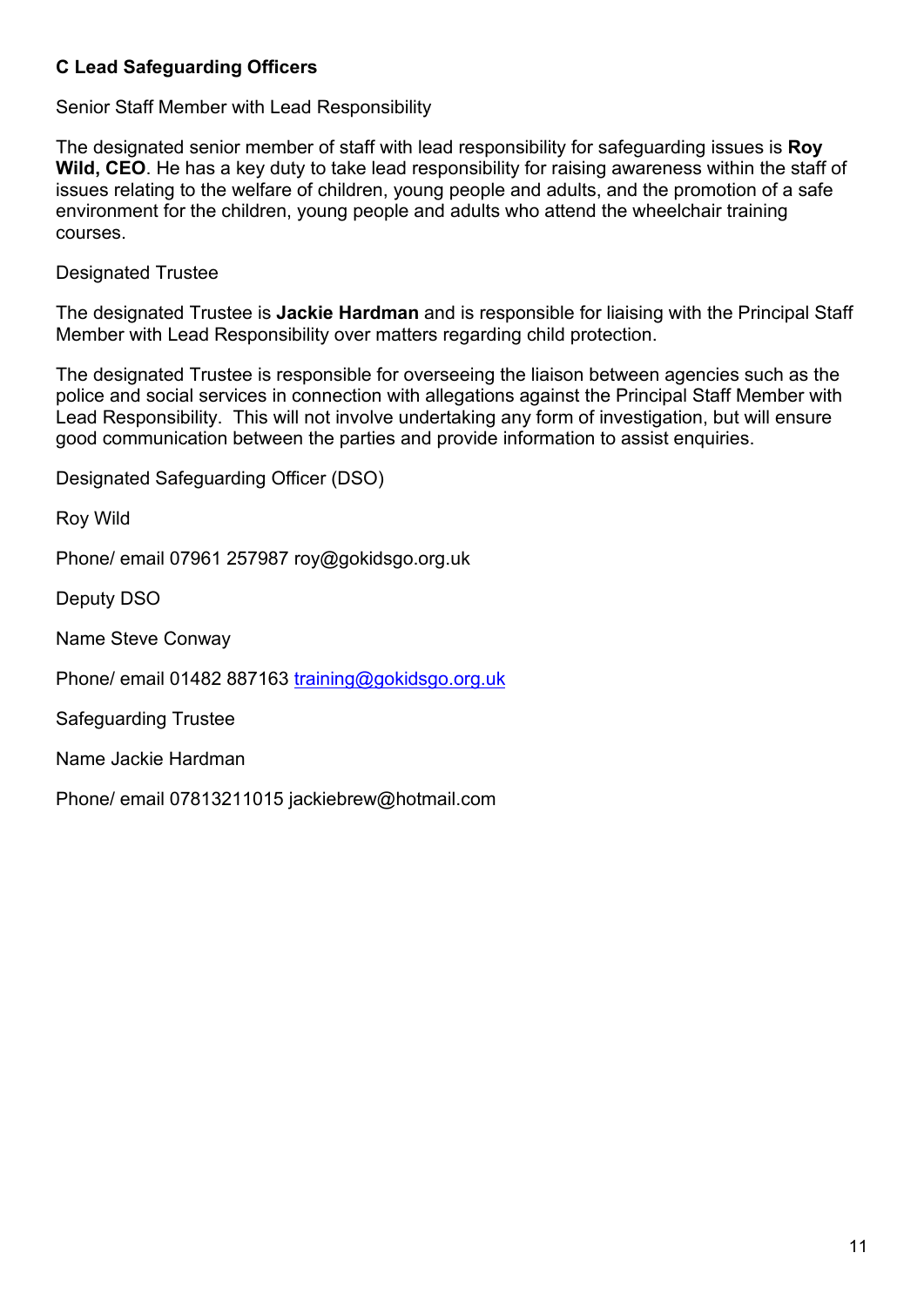#### **D Identifying concerns about the welfare and safety of children and adults at risk**

## **1. Everyone's responsibility**

We all have a responsibility to ensure that we provide a safe environment for those who want to take part in our activities. This means that we must reduce the potential for vulnerability and be alert and respond quickly and appropriately to any concerns we may have about a child or adult.

#### **2. Reducing the potential for vulnerability and harm**

2.1 We all want safe environments where everyone can enjoy our activities. Creating a safe environment means:

- Acting in accordance with the Go Kids Go core values: *enjoyment; respect; excellence; teamwork; trust; inclusiveness*
- Being open to the reality that some children and adults can and do suffer abuse
- Acknowledging the increased vulnerability of specific individuals
- Acknowledging the impact of our own experiences, values and prejudices (positive and negative) which can block acknowledging concerns and taking action
- Encouraging all partners to take a proactive role in creating safe environments in order to create high quality communication, advice and support frameworks
- Ensure that coaching and care ratios are appropriate for the number of individuals and that the needs mix of attendees has properly been assessed
- Promoting a safe workforce through ensuring that all those working with/supporting participants are registered and are subject to appropriate safe recruitment checks irrespective of their role is paid or volunteering
- Promoting, respecting and valuing diversity and difference
- Creating an open culture which encourages feedback where issues can be discussed without fear

Ensuring that safeguarding is core business and is considered and addressed in all relevant procedures.

#### **3. How do we know when to be concerned?**

3.1 Harm in the context of this policy is an action or behaviour which has a negative impact upon a child or adult's physical, or emotional health or wellbeing. This might be referred to as abuse, bullying or neglect. Harm might just start as poor practice such as shouting, ridiculing, excessive training, ignoring health and safety guidelines, failing to adhere to Safeguarding and other related polices or poor management of training or competition. There is sometimes a fine line between what is acceptable and unacceptable behaviour and it is important that everyone know where the boundaries lie. It is important that we promote a culture of check and challenge where concerns are openly discussed and addressed at the earliest stages. It is important to recognise signs of harm and indications that behaviours are having a negative impact upon participants as often victims feel isolated and unable to speak out.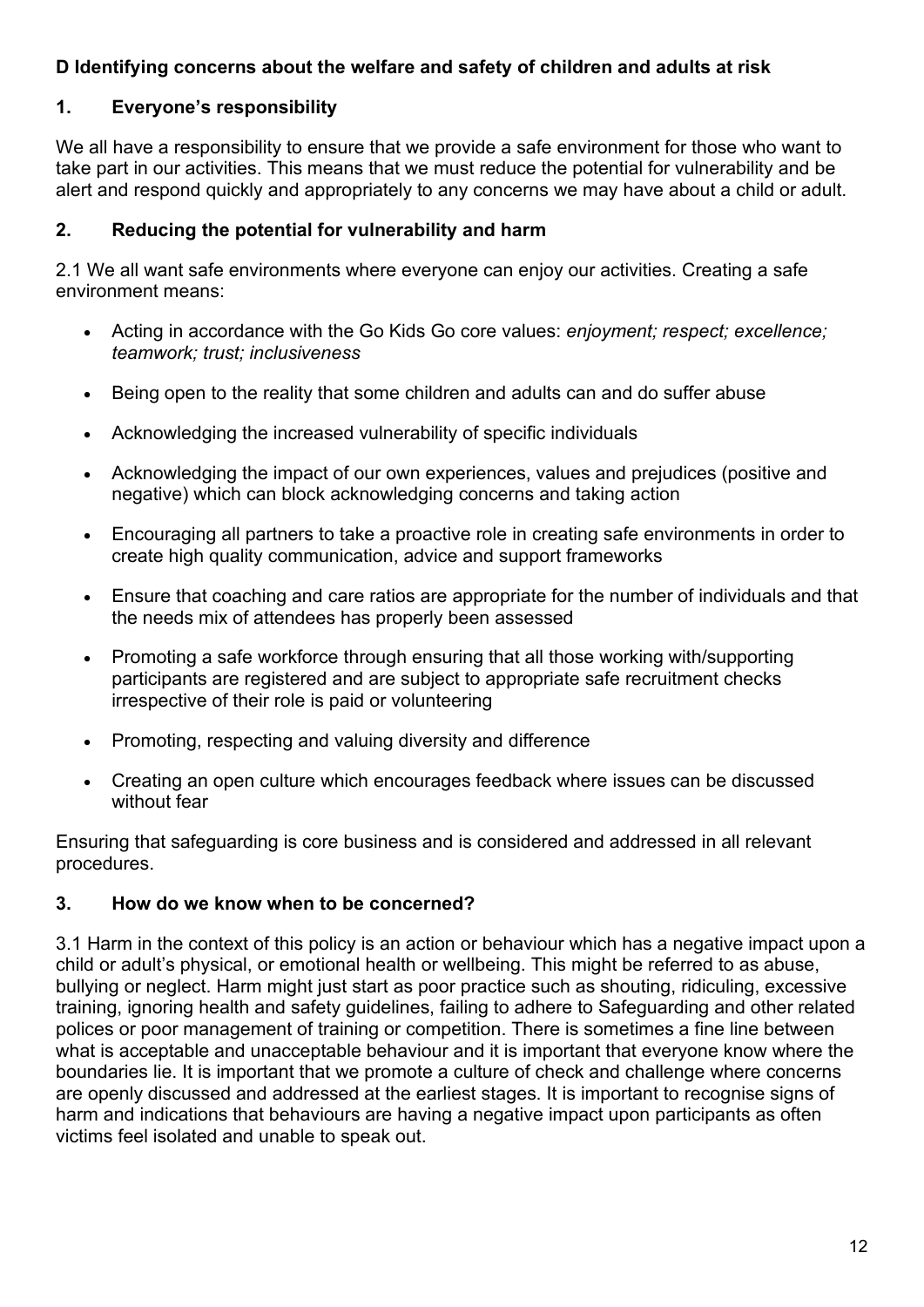# 4. **Categories of Child Abuse**

4.1 The Children Act (1989) and Working Together to Safeguard Children (2015, updated Dec 2020) state that there are four main types of abuse - Physical, Sexual, Emotional and Neglect. In general terms, abuse may be the action or inaction by, for example, a member of staff, volunteer or paid helper, family member or another young person.

- Physical Abuse is just what the term implies hurting or injuring a person, for example, by hitting them...
- Sexual Abuse occurs when a person knowingly or unknowingly takes part in something that meets the sexual needs of the other person or persons involved - it could include sexually suggestive comments, on-line grooming and direct sexual contact. This could involve inappropriate photography or videoing, for the gratification of the viewer.
- Emotional Abuse occurs when a person is not given help and encouragement and/or is constantly derided or ridiculed or ignored. Conversely, it can also occur if a person is overprotected. For example, the unrealistic expectations of parents and members of staff over what a participant can achieve, or the undermining through ridicule or failing to support their progression. Bullying is likely to come into this category. Any alleged abuse or bullying which is linked to a protected characteristic under the Equality Act 2010 (e.g race, gender identity/reassignment, sexuality, religion/belief, disability) will be will be taken very seriously and responded to as such. This is unlawful and there will be zero tolerance within our activities. In the case of learning disability, emotional abuse can occur through failing to communicate important information accurately or appropriately, providing misleading statements or failing to ensure a person understands the information given. Psychological Abuse often includes emotional abuse and can include: threats of harm or abandonment, deprivation of contact, humiliation, blaming, controlling, intimidating, coercion, harassment, verbal abuse, isolation or withdrawal from services or supportive networks.
- Neglect usually means failing to meet a person's basic needs such as food, warmth, adequate clothing, medical attention etc. It could also mean failing to ensure they are safe or exposing them to harm. Within Go Kids Gos' activities this includes participants personal or intimate requirements being ignored, particularly if they are disabled, or where an person is not cared for in a way appropriate or according to their needs.

# **5. Categories of Adult Abuse**

5.1. The Care Act 2014 and the Care and Support Statutory Guidance (updated 12 Feb 2018) recognise a broad range of categories of abuse relating to adults who are at risk or additionally vulnerable. Section 14 of the government guidance considers the different types and patterns of abuse and neglect and the different circumstances in which they may take place. This is not intended to be an exhaustive list but an illustrative guide as to the sort of behaviour which could give rise to a safeguarding concern arising either inside the activity or in external circumstances.

Patterns of abuse vary and include:

- serial abuse, in which the perpetrator seeks out and 'grooms' individuals. Sexual abuse sometimes falls into this pattern as do some forms of financial abuse
- long-term abuse, in the context of an ongoing family relationship such as domestic violence between spouses or generations or persistent psychological abuse
- opportunistic abuse, such as theft occurring because money or jewellery has been left lying around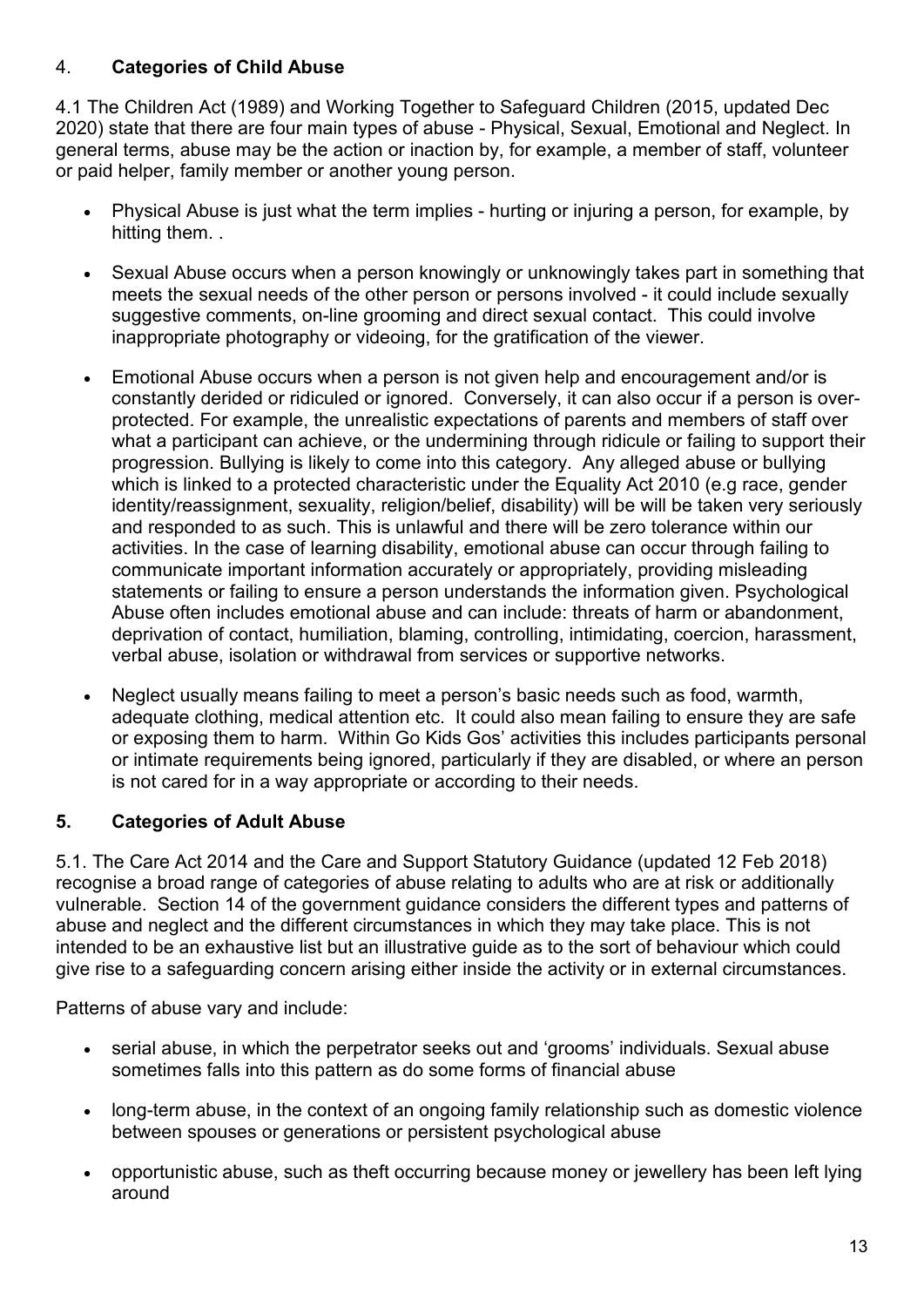Organisations should not limit their view of what constitutes abuse or neglect, as they can take many forms and the circumstances of the individual case should always be considered. Exploitation, in particular, is a common theme in the following list of the types of abuse and neglect.

Physical abuse including:

- assault
- hitting
- slapping
- pushing
- misuse of medication
- restraint
- inappropriate physical sanctions

Domestic violence including:

- psychological
- physical
- sexual
- financial
- emotional abuse
- so called 'honour' based violence

Sexual abuse including:

- rape
- indecent exposure
- sexual harassment
- inappropriate looking or touching
- sexual teasing or innuendo
- sexual photography
- subjection to pornography or witnessing sexual acts
- indecent exposure
- sexual assault
- sexual acts to which the adult has not consented or was pressured into consenting

Psychological abuse including: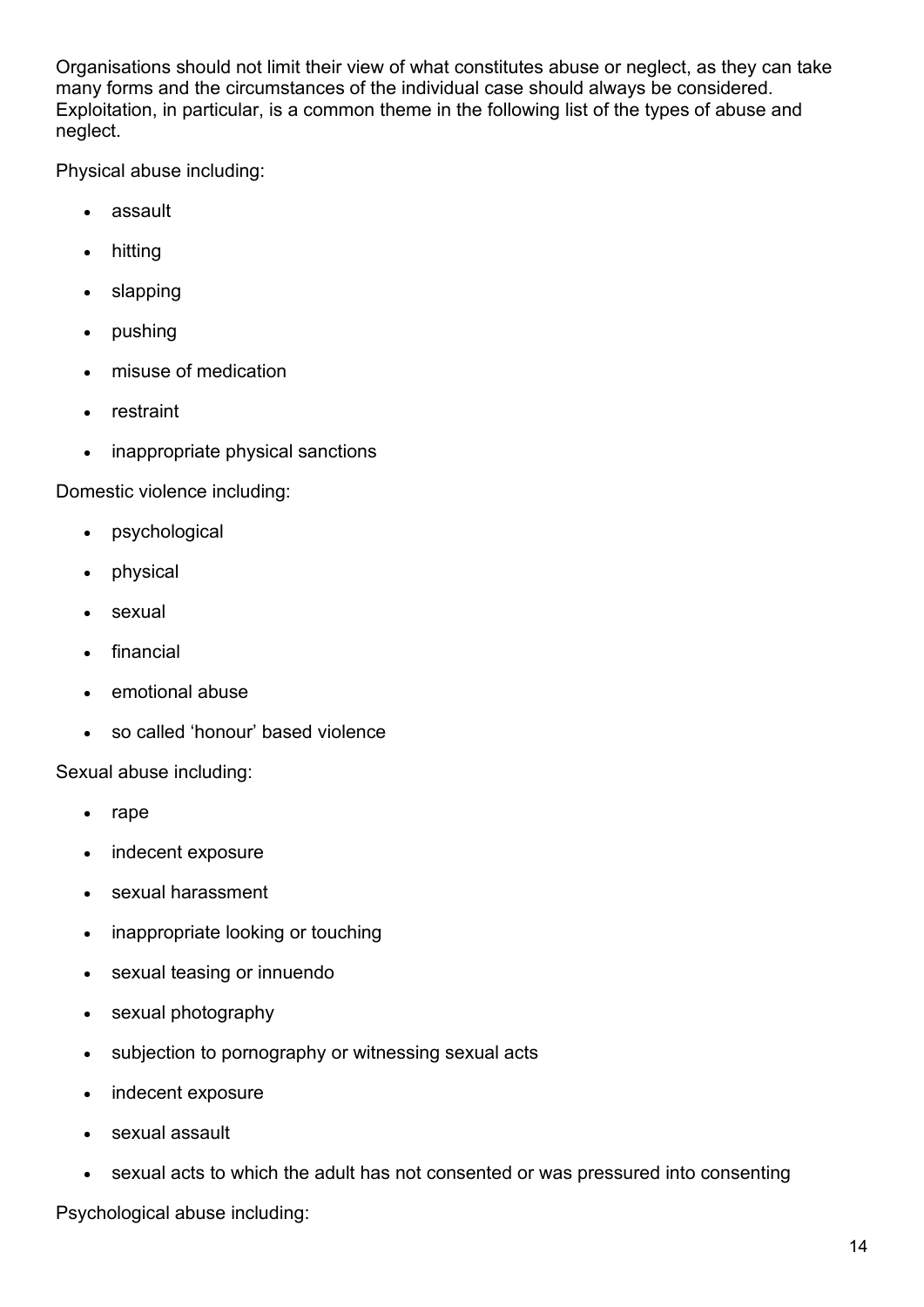- emotional abuse
- threats of harm or abandonment
- deprivation of contact
- humiliation
- blaming
- **controlling**
- **intimidation**
- coercion
- harassment
- verbal abuse
- cyber bullying
- **isolation**
- unreasonable and unjustified withdrawal of services or supportive networks

Financial or material abuse including:

- theft
- fraud
- internet scamming
- coercion in relation to an adult's financial affairs or arrangements, including in connection with wills, property, inheritance or financial transactions
- the misuse or misappropriation of property, possessions or benefits

Modern slavery encompasses:

- slavery
- human trafficking
- forced labour and domestic servitude.
- traffickers and slave masters using whatever means they have at their disposal to coerce, deceive and force individuals into a life of abuse, servitude and inhumane treatment

Discriminatory abuse including forms of:

• harassment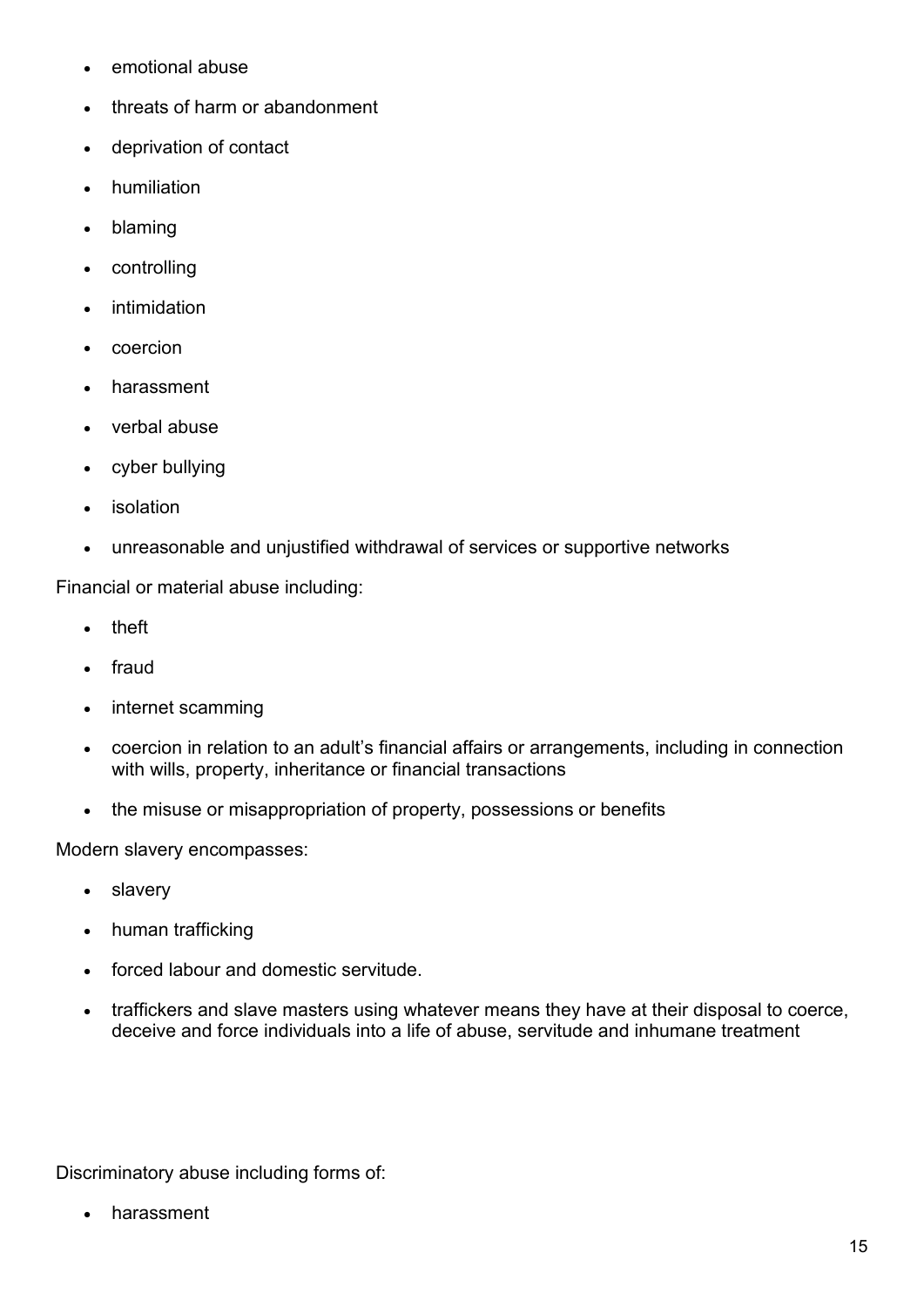- slurs or similar treatment:
- because of race
- gender and gender identity
- age
- disability
- sexual orientation
- religion

#### Organisational abuse

Including neglect and poor care practice within an organisation, where poor practice is condoned, or risks are identified and not appropriately addressed leading to foreseeable harm. It has most commonly arisen in institutions or specific care settings such as a hospital or care home or in relation to care provided in one's own home. This may range from one off incidents to on-going illtreatment. It can be through neglect or poor professional practice as a result of the structure, policies, processes and practices within an organisation.

Neglect and acts of omission including:

- ignoring medical, emotional or physical care needs
- failure to provide access to appropriate health, care and support or educational services
- the withholding of the necessities of life, such as medication, adequate nutrition and heating

#### Self-neglect

This covers a wide range of behaviour neglecting to care for one's personal hygiene, health or surroundings and includes behaviour such as hoarding. A decision on whether a response is required under safeguarding will depend on the adult's ability to protect themselves by controlling their own behaviour. There may come a point when they are no longer able to do this, without external support.

Incidents of abuse may be one-off or multiple, and affect one person or more. Professionals and others should look beyond single incidents or individuals to identify patterns of harm. Repeated instances of poor care may be an indication of more serious problems and of what we now describe as organisational abuse. In order to see these patterns, it is important that information is recorded and appropriately shared.

#### Domestic abuse

The cross-government definition of domestic violence and abuse is: any incident or pattern of incidents of controlling, coercive, threatening behaviour, violence or abuse between those aged 16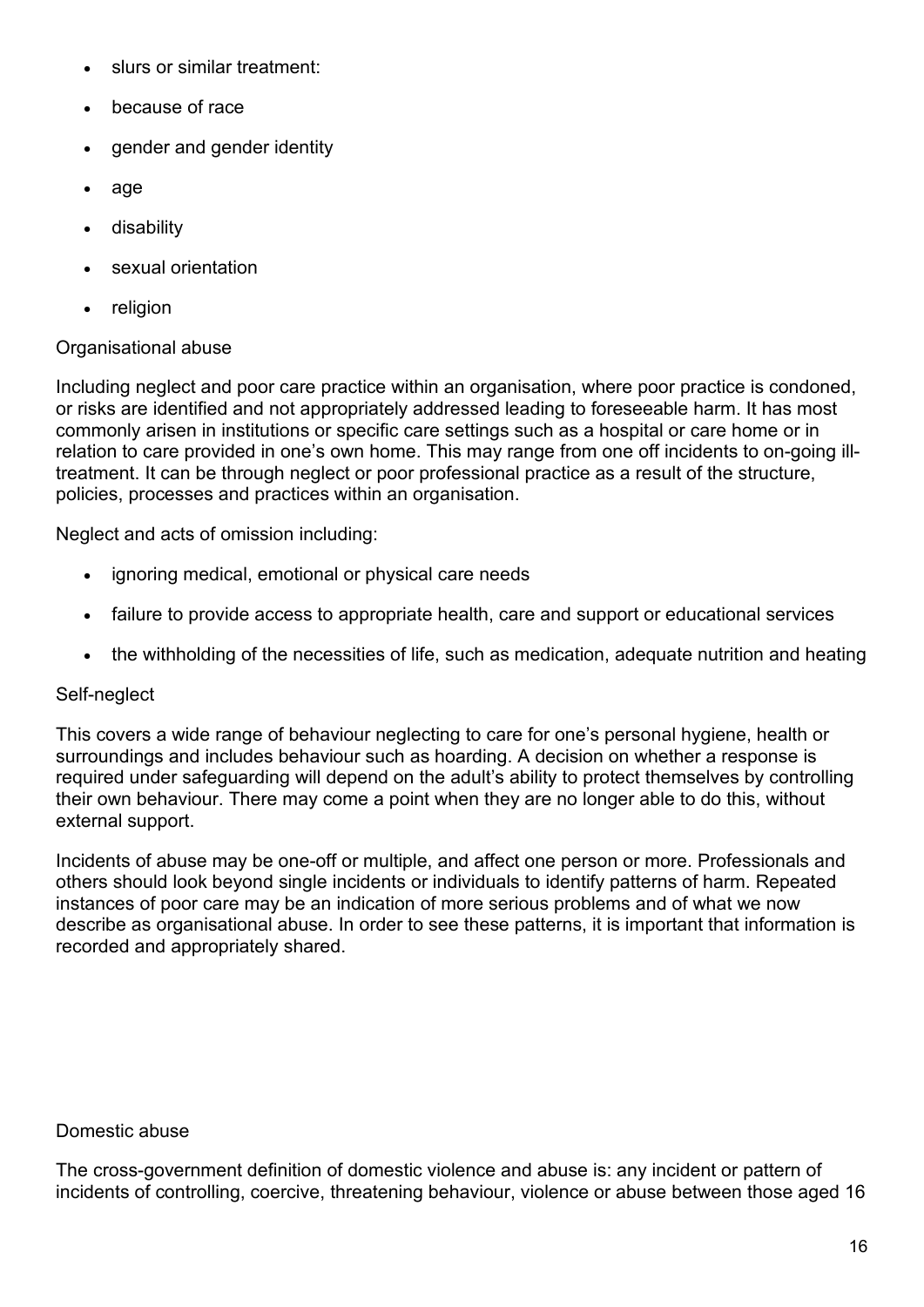or over who are, or have been, intimate partners or family members regardless of gender or sexuality. The abuse can encompass, but is not limited to:

- psychological
- sexual
- financial
- emotional

A new offence of coercive and controlling behaviour in intimate and familial relationships was introduced into the Serious Crime Act 2015. The offence will impose a maximum 5 years' imprisonment, a fine or both.

The offence closes a gap in the law around patterns of coercive and controlling behaviour during a relationship between intimate partners, former partners who still live together, or family members, sending a clear message that it is wrong to violate the trust of those closest to you, providing better protection to victims experiencing continuous abuse and allowing for earlier identification, intervention and prevention. Coercive control is a pattern of behaviour which seeks to take away the victim's liberty or freedom, to strip away their sense of self. It is not just an individual's bodily integrity which is violated but also their human rights. Domestic abuse is perpetrated by both genders and in same sex relationships. It is also prevalent in relationships between young people which they may not recognise as harmful or abusive.

The offence criminalising coercive or controlling behaviour was commenced on 29 December 2015.

#### Financial abuse

Financial abuse is the main form of abuse investigated by the Office of the Public Guardian both amongst adults and children at risk. Financial recorded abuse can occur in isolation, but as research has shown, where there are other forms of abuse, there is likely to be financial abuse occurring. Although this is not always the case, everyone should also be aware of this possibility. Potential indicators of financial abuse include:

- change in living conditions
- lack of heating, clothing or food
- inability to pay bills/unexplained shortage of money
- unexplained withdrawals from an account
- unexplained loss/misplacement of financial documents
- the recent addition of authorised signers on a client or donor's signature card
- sudden or unexpected changes in a will or other financial documents

*Note: This is not an exhaustive list, nor do these examples prove that there is actual abuse occurring. However, they do indicate that a closer look and possible investigation may be needed.*

#### **6. Bullying and Harassment**

6.1 What are bullying and harassment?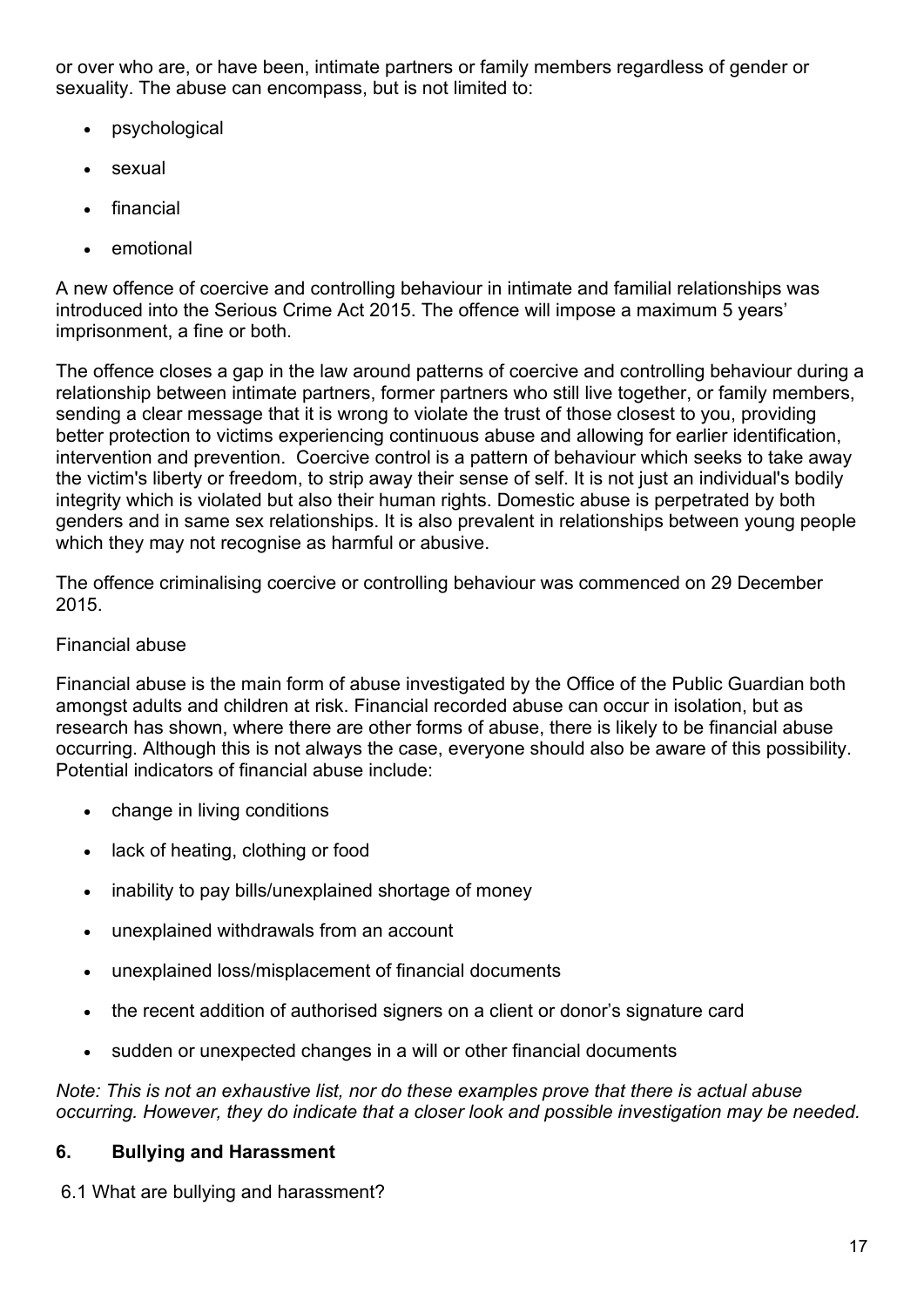• Bullying: offensive, intimidating, malicious or insulting behaviour, an abuse or misuse of

power through means that undermine, humiliate, denigrate or injure the recipient.

• Harassment: unwanted conduct related to a relevant protected characteristic, which has

the purpose or effect of violating an individual's dignity or creating an intimidating,

hostile, degrading, humiliating or offensive environment for that individual. (ACAS 2013)

6.2. Bullying is not a category of abuse under statutory guidance but can have a profound impact upon the welfare of children, young people and others who are additionally vulnerable. There is no legal definition of bullying, however, it's usually defined as behaviour that is repeated, intended to hurt someone either physically or emotionally and often aimed at certain groups, e.g. because of race, religion, gender or sexual orientation. It takes many forms and can include physical assault, threats, teasing, name calling (including 'nicknames' imposed by a group) and name calling.

6.3. Behaviour that is considered bullying by one person may be considered firm management by another. Most people will agree on extreme cases of bullying and harassment, but it is sometimes the 'grey' areas that cause most problems. The abuser may well be another young person or vulnerable adult. Bullying can occur where there is inadequate supervision. Increasingly bullying and harassment takes the form of cyberbullying through the use of social media such as the internet and mobile phones.

## 7. **Signs of Indicators of Harm**

7.1 Although sometimes recognising signs of harm, abuse, bullying and neglect, is not always easy, it is important to remain alert and not to ignore concerns. Go Kids Go understands that our staff and volunteers are not experts at such recognition and as we know not even professionals working in this complex area always recognise a situation where harm may occur or has occurred. Please use the examples below as some indicators that should be taken seriously and followed up with the LSO:

- A marked change in an individual's usual routine or behaviour
- Being disruptive during sessions
- Being quiet, withdrawn, anxious or lacking in confidence
- Avoiding eye contact
- Becoming aggressive or unreasonable
- Having unexplained cuts, bruises or bites, particularly on a part of the body not normally prone to such injuries
- Starting to bully others
- A child who displays sexual behaviour or uses sexual language inappropriate for their age
- Being frequently dirty, hungry or inadequately/inappropriately dressed
- Seemingly afraid of or intimidated by parents or carers
- Being frightened to communicate or say what is wrong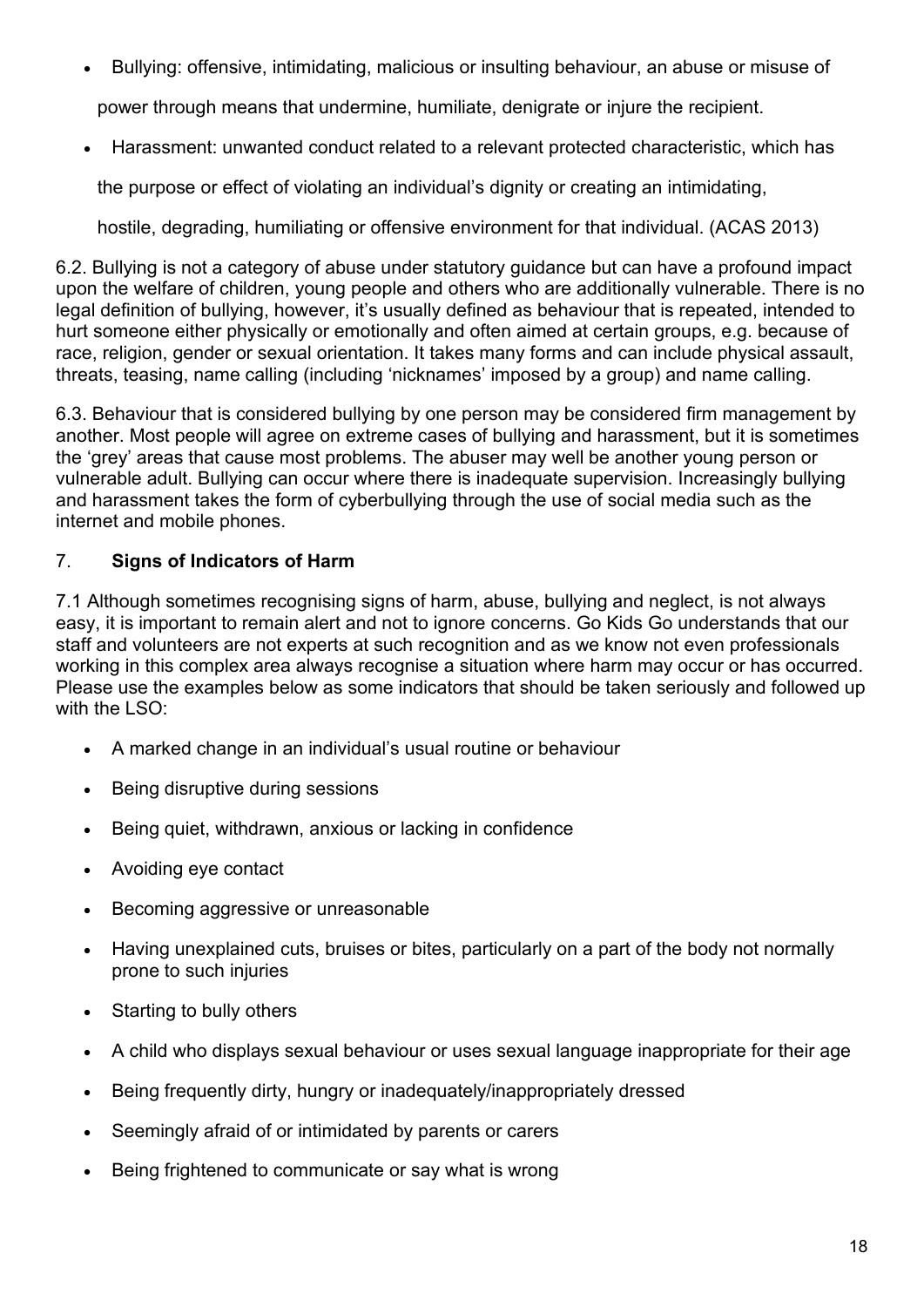• The individual says that he or she is being abused, or another person says they believe (or actually know) that abuse is occurring

7.2 Children and adults with learning disability or communication difficulties/differences (e.g. autism, Asperger's, deafness) are particularly vulnerable to abuse and may have additional difficulties in communicating what is happening to them or interacting socially. Dependency on others for primary needs such as feeding, clothing and intimate care may also make any individual feel powerless to report abusive treatment. A fear of retribution for 'telling' can be a powerful 'silencer'. Difficulty in identifying abusive situations or behaviour may allow it to continue. Please don't wait until you are certain. Report concerns or seek advice as soon as possible.

7.3. There may be a number of reasons why a child or adult participant displays concerning behaviour or their behaviour changes. In the first instance it is advisable to discuss with the LSO who will decide whether in the first instance it is appropriate to discuss the concerns with the parent or carer or seek further support through the LSCP..

#### **E. Responding to suspicions or concerns**

What to do if you are concerned?

- 1. If a child or adult discloses information to you:
	- Stay calm
	- Reassure them that they are not to blame and that they were right to tell you
	- Keep questions to a minimum
	- Tell the individual that you will have to inform others to help stop the abuse/harmful behaviour
	- Ensure the safety of the individual
	- Make brief accurate notes at the earliest opportunity
	- Seek advice and support immediately from the LSO or Safeguarding Trustee.

If you are concerned that any of these individuals are implicated or involved, then contact the Chair of Trustees immediately

- If you feel that a child or vulnerable adult is in immediate risk of harm then a statutory agency (children's or adult social care services or police) should be contacted immediately. If the concern is about an adult then their consent should be obtained if possible before doing so (see Appendix 2 – if you believe there is an immediate risk seek help without delay).
- Don't express your own thoughts or emotions
- Do not promise confidentiality or make promises you may not be able to guarantee.

#### **1. Report it**

1.1 The wellbeing of the child or adult at risk will be paramount to Go kids Go response to suspicions or concerns about their welfare. Go kids Go encourages and supports everyone to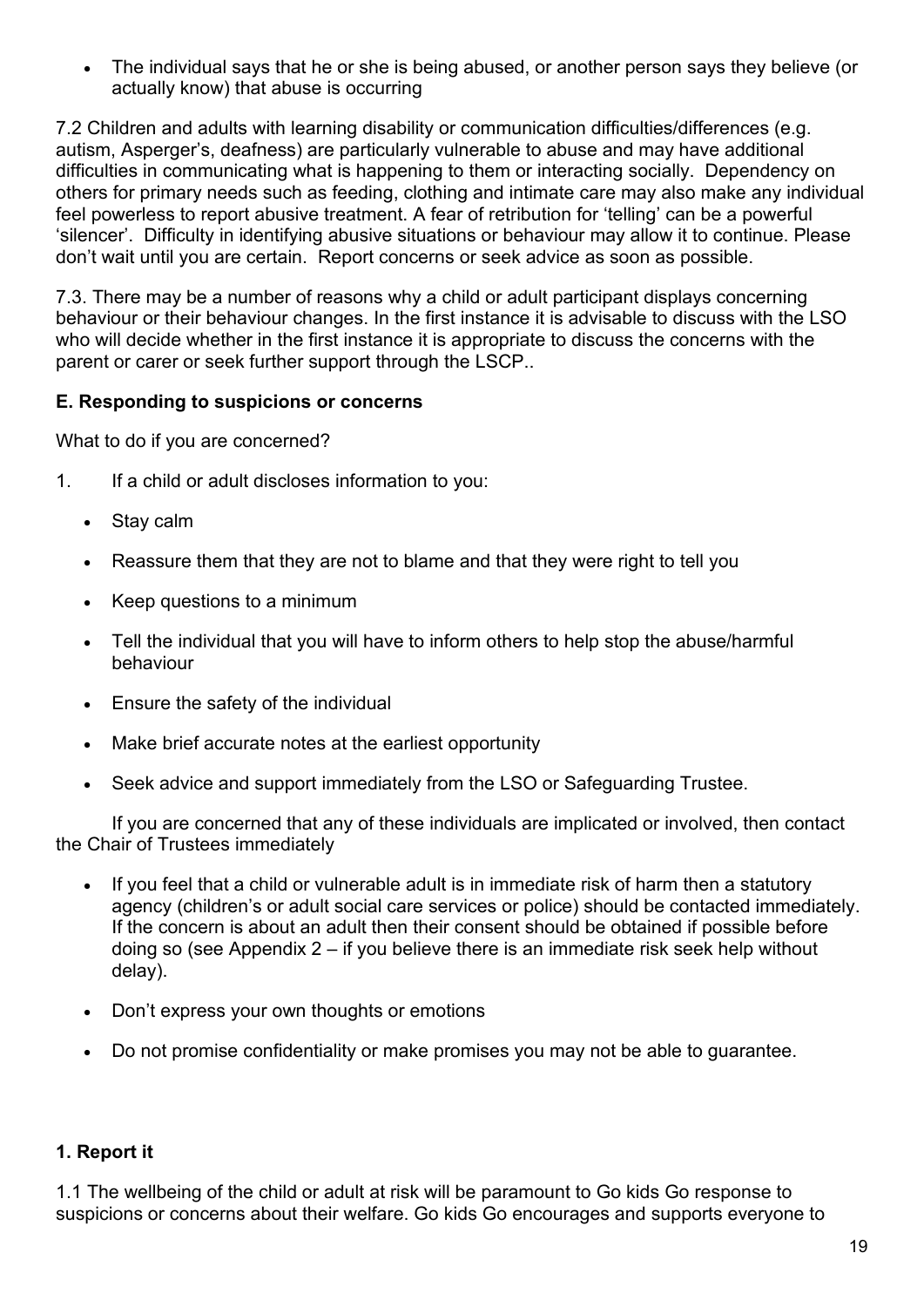report any suspicions or concerns they may have about the wellbeing of a child or adult participant and will take appropriate action to respond to and manage such concerns. This may mean notifying the statutory agencies of any allegation and seeking professional support and advice where appropriate (this can be on a 'no name basis' if necessary). Please see 'Incident Record form' available on the Appendix C.

#### **2. Referral Process (Sharing safeguarding concerns)**

2.1. As soon as the GO KIDS GO LSO receives verbal or written notification of an incident, allegation, concern or disclosure, the LSO will assume management of the case (providing it is not already being responded to by the statutory authorities).

2.2 All safeguarding investigations will be overseen by the GO Kids GO Case Management Group (CMG). The CMG will comprise the LSO, safeguarding Trustee and another panel member with professional safeguarding experience.

2.3 If appropriate, based on safeguarding thresholds, the CMG will make a referral to the Local Area Designated Officer (LADO) where concerns arise around a position of trust, to the Police or to Adult/Children's Social Care who will advise and/or manage any subsequent investigation.

2.4 Where the referral does not meet a threshold for statutory agency referral, the CMG will advise and instigate further investigation before deciding upon the appropriate course of action.

3. Those under investigation

3.1 Go Kids Go is committed first and foremost to protecting the interests of children and vulnerable adults. In the case of a referral being made to Go Kids Go or the statutory agencies, individuals who are the subject of concerns will be notified by Go Kids Go and made aware of the Safeguarding procedures for dealing with referrals. They may at any time request an update on the progress of the referral. Investigations will be completed as quickly as possible.

#### 4. Suspension

4.1 In the case of an employee being the subject of safeguarding concerns it is likely that he or she would be suspended, and thereby temporarily barred from all Go Kids Go activities, pending the outcome of any investigation. Suspension is a neutral act intended to protect all parties. It must be emphasised that suspension is not in any way an indication of presumed guilt.

4.2 If a referral is passed back to Go Kids Go from statutory agencies, Go Kids Go then have the right to conduct their own investigation, regardless of the outcome of any investigation carried out or action instigated by statutory agencies.

# **F** *Reporting Flow-Chart*

A child or adult\* has disclosed concerning information to you OR you have witnessed or had reported to you an incident or complaint involving the behaviour of an adult in relation to a child or vulnerable adult\*, which may be considered poor practice.

\*It is essential when considering an incident or concerns involving a vulnerable adult to, where possible, obtain the consent of the vulnerable adult before referring the matter to a statutory agency unless it is felt that they are at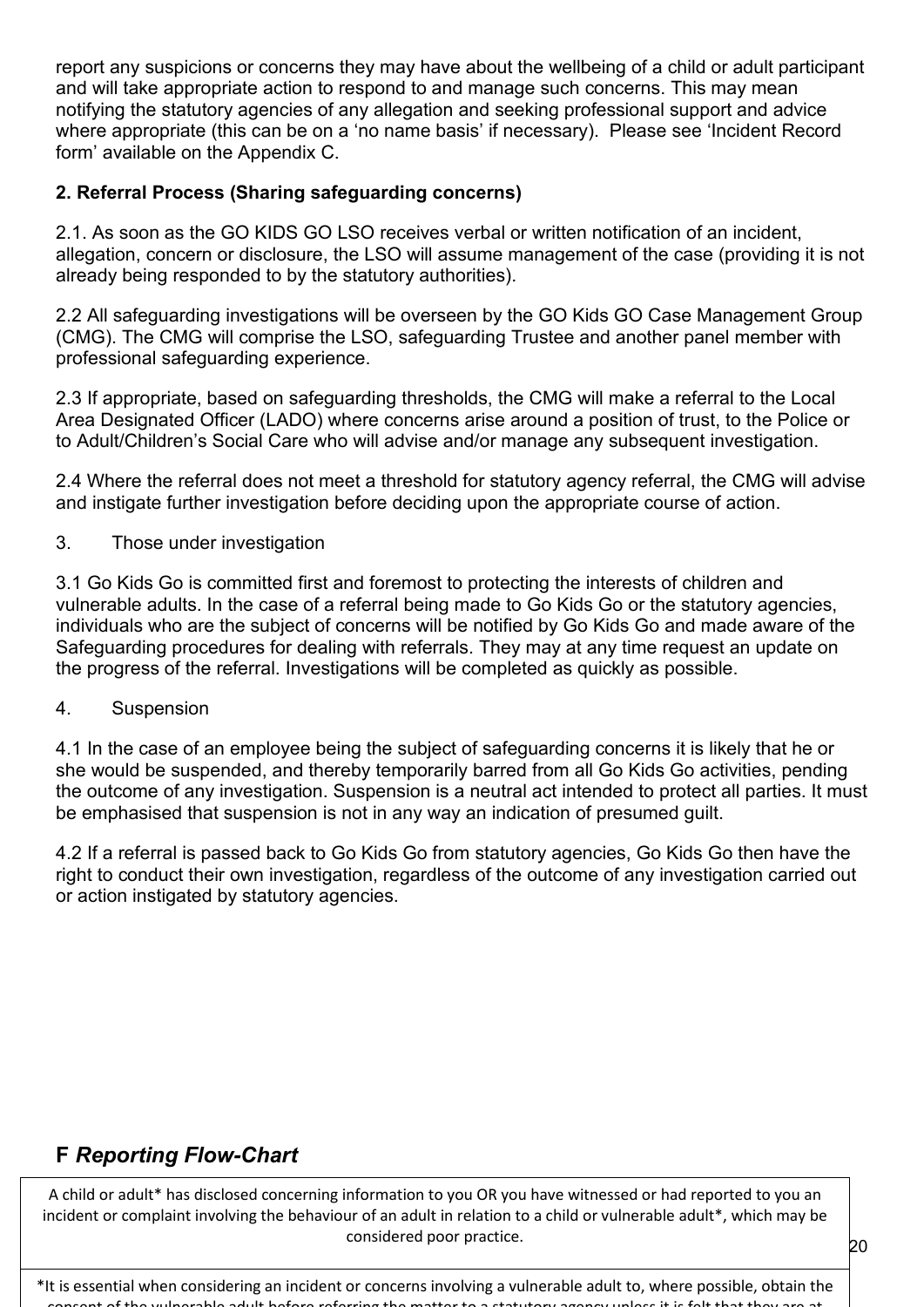#### **APPENDIX 1**

# **Consent issues where concerns relate to an adult (someone aged 18 and over):**

The Care and Support statutory guidance (HM Government, 2014) advises that the first priority in safeguarding adults should always be to ensure the safety and well-being of the individual.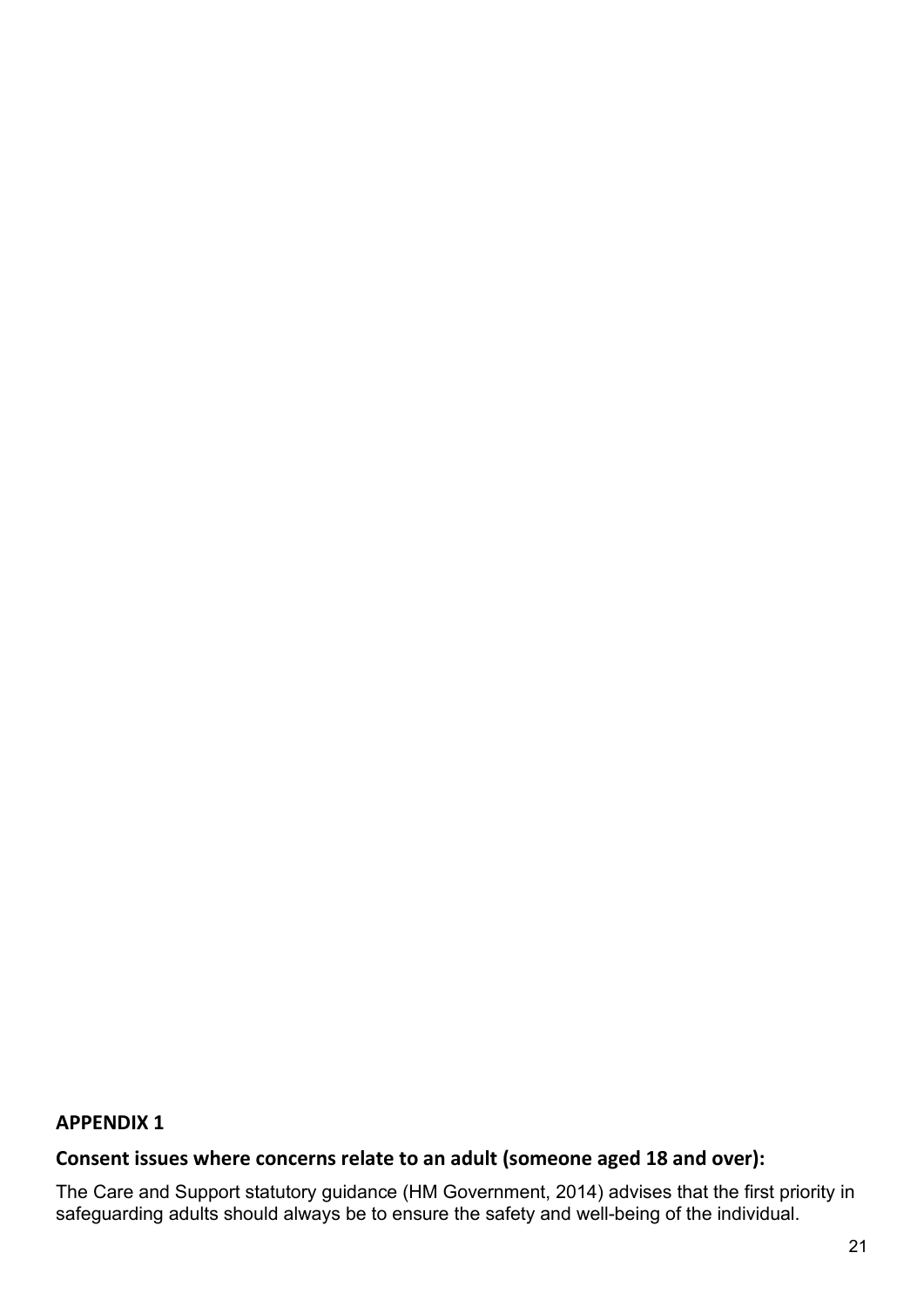*Making Safeguarding Personal* is a person centred approach which means that adults are encouraged to make their own decisions and are provided with support and information to empower them to do so. This approach recognises that adults have a general right to independence, choice and self-determination including control over information about themselves.

Those working with adults felt to be at risk should strive to deliver effective safeguarding consistently with both of the above principles. They should ensure that the adult has accessible information so that they can make informed choices about safeguarding: what it means, risks and benefits and possible consequences. Go Kids Go does not expect staff or volunteers to support an adult who is felt to be vulnerable or at risk through this decision making process, but expects them to inform the LSO without delay so that they can clearly define the various options to help support the adult at risk to make a decision about their safety.

Adults may not give their consent to the sharing of safeguarding information for a number of reasons. For example, they may be unduly influenced, coerced or intimidated by another person, they may be frightened of reprisals, they may fear losing control, they may not trust social services or other partners or they may fear that their relationship with the abuser will be damaged. Reassurance and appropriate support may help to change their view on whether it is best to share information.

The LSO or those from Go Kids Go seeking to support the adult should consider the following and:

- Explore the reasons for the adult's objections what are they worried about?
- Explain the concern and why you think it is important to share the information
- Tell the adult with whom you may be sharing the information with and why

• Explain the benefits, to them or others, of sharing information – could they access better help and support?

• Discuss the consequences of not sharing the information – could someone come to harm?

• Reassure them that the information will not be shared with anyone who does not need to know

• Reassure them that they are not alone and that support is available to them.

If, after this, the adult refuses intervention to support them with a safeguarding concern, or requests that information about them is not shared with other safeguarding partners, in general, their wishes should be respected. However, there are a number of circumstances where those seeking to support the adult can reasonably override such a decision, including:

• It appears that the adult lacks the mental capacity to make that decision (this must be properly explored and assessed by professionals not by our staff. If we believe this to be the case, GO Kids GO has a duty to refer to the statutory agencies to seek assessment of mental capacity and this should be recorded in line with the Mental Capacity Act 2005)

• Emergency or life-threatening situations may warrant the sharing of relevant information with the emergency services without consent

- Other people are, or may be, at risk, including children
- Sharing the information could prevent a serious crime
- A serious crime has been committed
- The risk is unreasonably high and meets the criteria for a multi-agency risk assessment conference referral
- Staff or adults in a Position of Trust are implicated
- There is a court order or other legal authority for taking action without consent

In such circumstances, it is important to keep a careful record of the decision making process. Staff and volunteers should seek advice from the LSO in line with this policy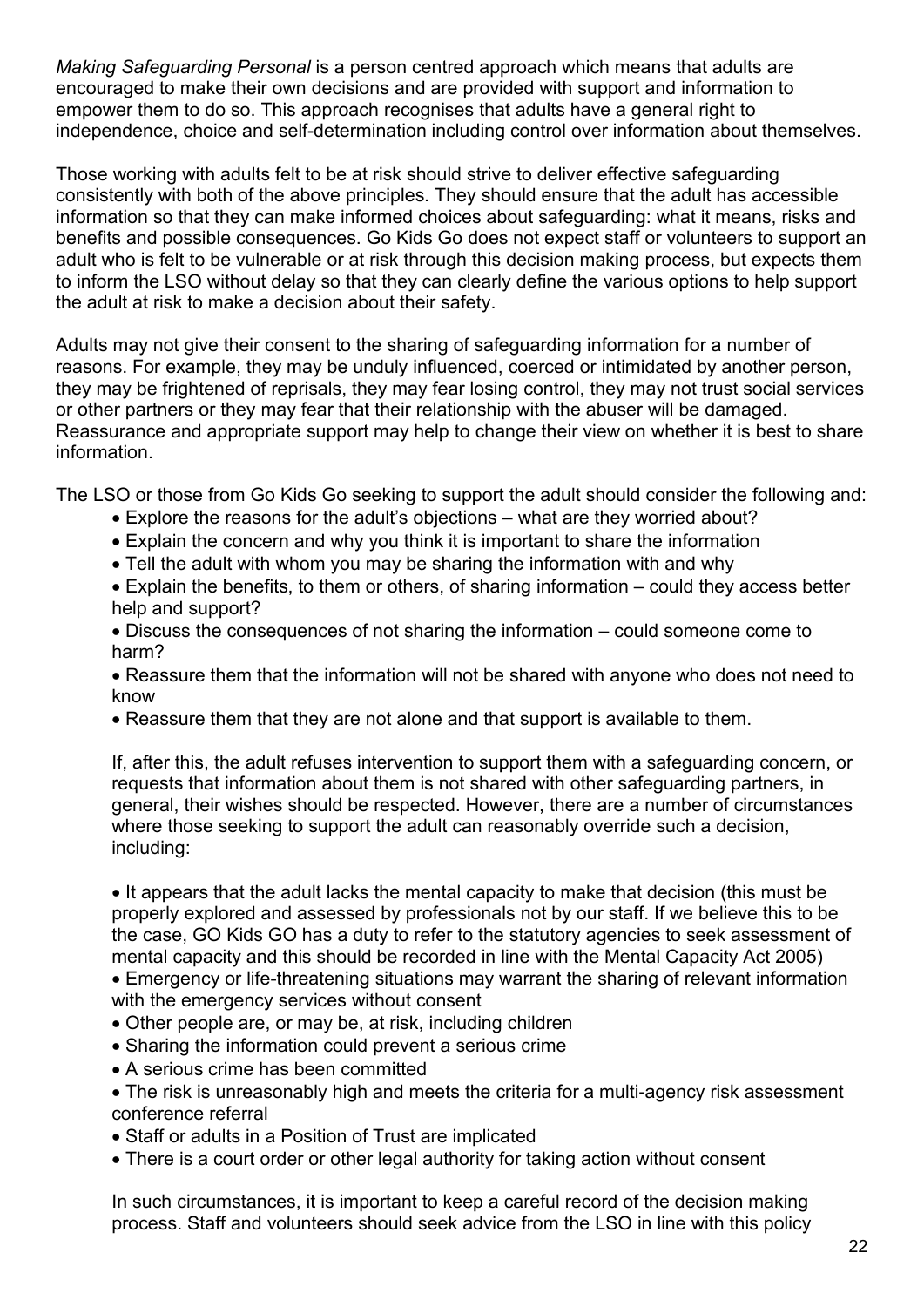before overriding the adult's decision, except in emergency situations. Decisions will be made based upon whether there is an overriding reason which makes it necessary to take action without consent and whether doing so is proportionate because there is no less intrusive way of ensuring safety. Legal advice will be sought where appropriate. If the decision is to take action without the adult's consent, then unless it is unsafe to do so, the adult should be informed that this is being done and of the reasons why.

If none of the above apply and the decision is not to share safeguarding information with other safeguarding partners, or not to intervene to safeguard the adult:

- Support the adult to weigh up the risks and benefits of different options
- Ensure they are aware of the level of risk and possible outcomes
- Offer to arrange for them to have an advocate or peer supporter
- Offer support for them to build confidence and self-esteem, if necessary
- Agree on and record the level of risk the adult is taking
- Record the reasons for not intervening or sharing information
- Regularly review the situation
- Try to build trust to enable the adult to better protect themselves.

It is important that the risk of sharing information is also considered. In some cases, such as domestic violence or hate crime, it is possible that sharing information could increase the risk to the adult. Go Kids Go will always seek to work with safeguarding partners to work jointly to provide advice, support and protection to the adult in order to minimise the possibility of worsening the relationship or triggering retribution from the abuser.

**Appendix 2 Useful Contacts:**

**CEOP**

**www.ceop.police.uk**

**NSPCC Helpline**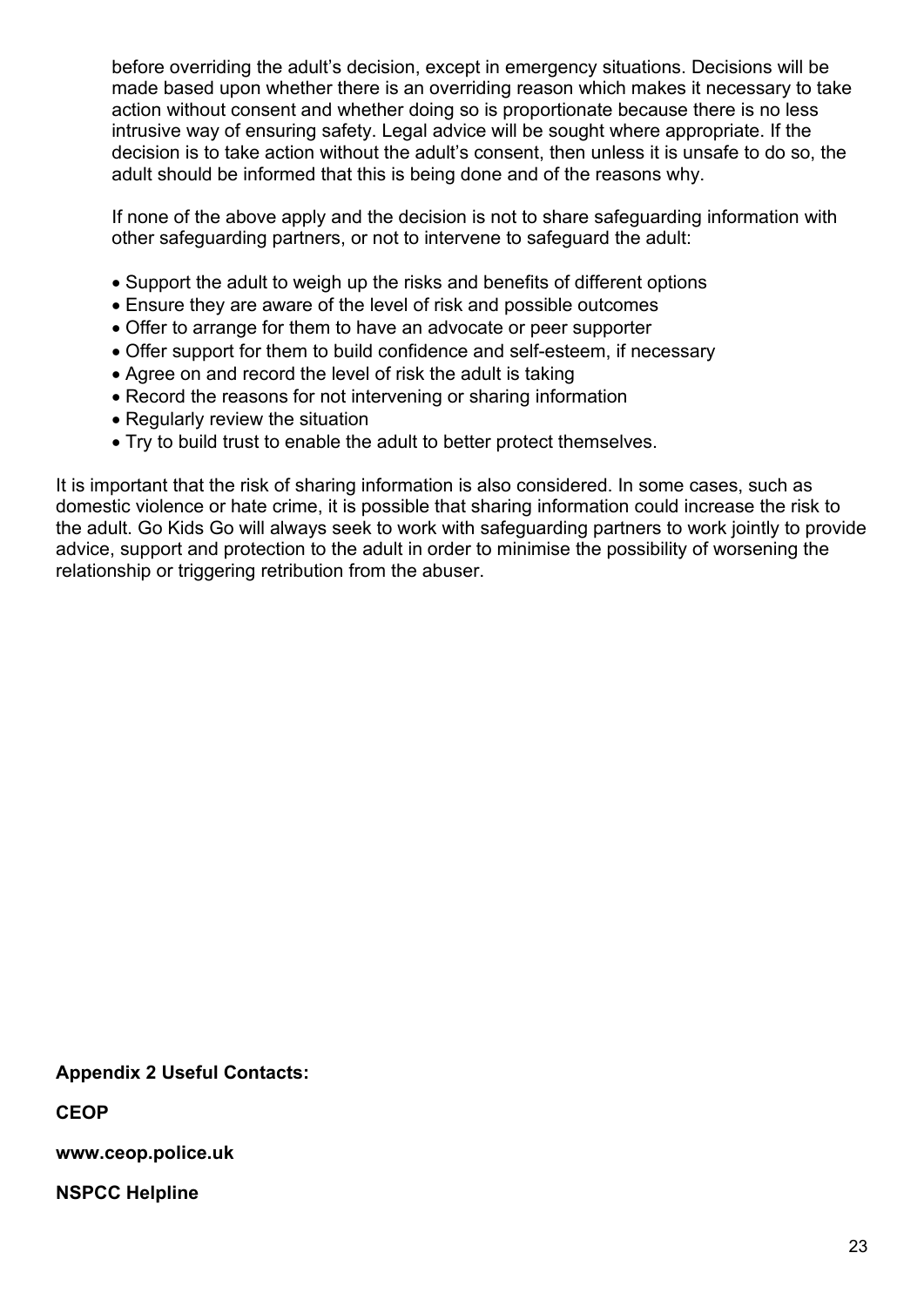**0808 800 5000** 

**[www.nspcc.org.uk](http://www.nspcc.org.uk/)**

#### **Child Protection in Sport Unit**

**0116 234 7278**

**[www.thecpsu.org.uk](http://www.thecpsu.org.uk/)**

**ChildLine**

**0800 1111**

**Disclosure and Barring Service** 

**<https://www.gov.uk/government/organisations/disclosure-and-barring-service/about>**

**National Whistleblowing Helpline**

**0800 028 0285**

# **Appendix 3 Incident reporting form**

| <b>Your information</b> |  |  |
|-------------------------|--|--|
| Name                    |  |  |
| Address                 |  |  |
| Contact number(s)       |  |  |
| Email                   |  |  |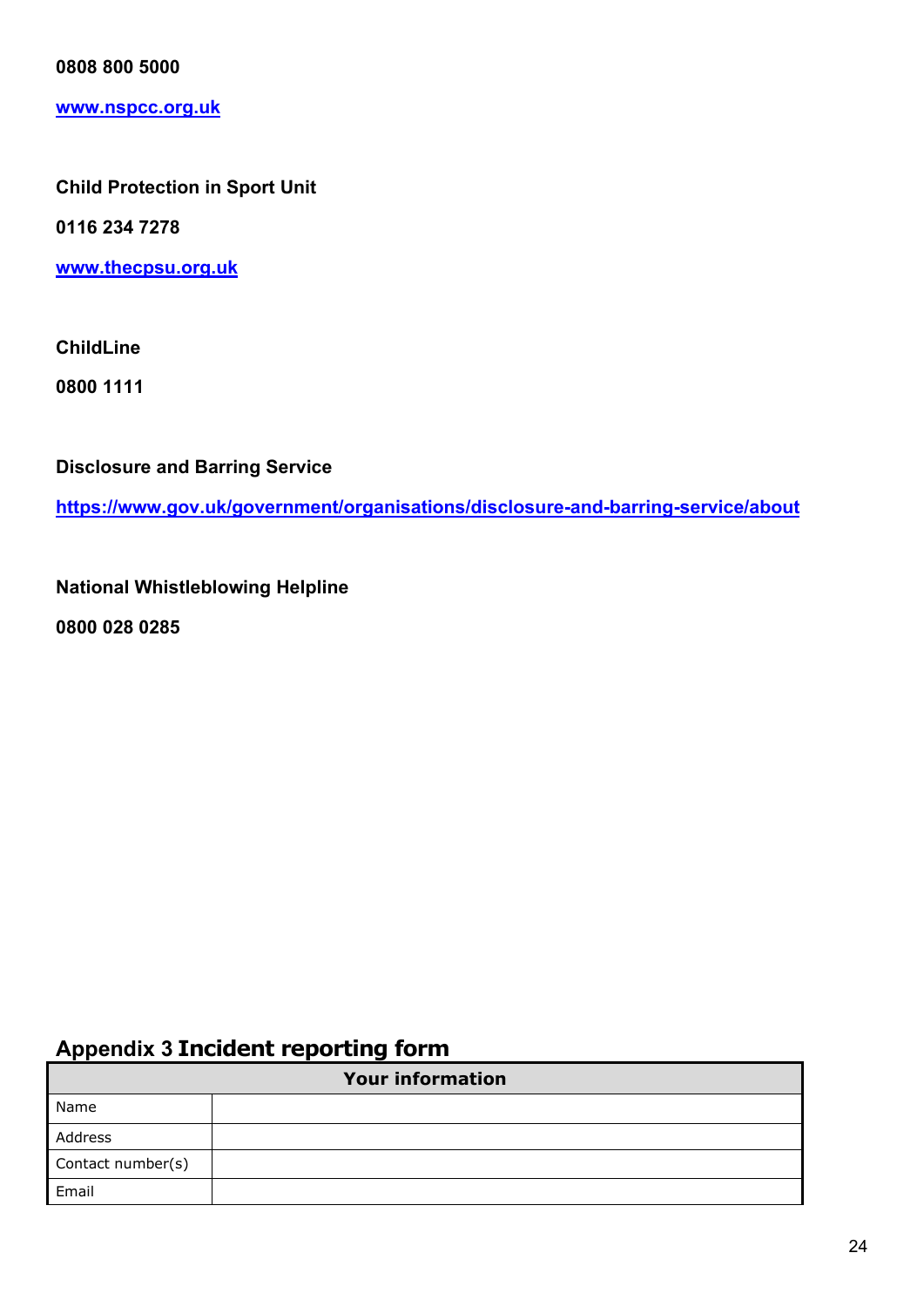| Name of<br>organisation | Your role |  |
|-------------------------|-----------|--|
|                         |           |  |

| Personal information - child / young person                                |      |        |            |                                    |  |
|----------------------------------------------------------------------------|------|--------|------------|------------------------------------|--|
| Name                                                                       |      |        |            | Date of birth                      |  |
| Genderi                                                                    | Male | Female | Non-binary | Another description (please state) |  |
| Is there any information about the child that would be useful to consider? |      |        |            |                                    |  |

| Contact information - parent / carer            |     |                                                       |  |  |
|-------------------------------------------------|-----|-------------------------------------------------------|--|--|
| Name(s)                                         |     |                                                       |  |  |
| Address                                         |     |                                                       |  |  |
| Contact number(s)                               |     |                                                       |  |  |
| Email                                           |     |                                                       |  |  |
| Have they been<br>notified of this<br>incident? | No. | Please explain why this decision has been taken       |  |  |
|                                                 | Yes | Please give details of what was said / actions agreed |  |  |

| Incident details*                                                                                                                                                                        |                           |                                      |  |  |  |  |  |
|------------------------------------------------------------------------------------------------------------------------------------------------------------------------------------------|---------------------------|--------------------------------------|--|--|--|--|--|
|                                                                                                                                                                                          | Date and time of incident |                                      |  |  |  |  |  |
| Please tick<br>I am responding to concerns raised by someone else -<br>I am reporting my<br>please fill in their details:<br>own concerns.<br>one:                                       |                           |                                      |  |  |  |  |  |
| Name of person raising<br>concern                                                                                                                                                        |                           | Role or relationship to<br>the child |  |  |  |  |  |
| Contact number(s)                                                                                                                                                                        |                           |                                      |  |  |  |  |  |
| Email                                                                                                                                                                                    |                           |                                      |  |  |  |  |  |
| Details of the incident or concerns (include other relevant information, such as description of any<br>injuries and whether you are recording this incident as fact, opinion or hearsay) |                           |                                      |  |  |  |  |  |

Attach a separate sheet if more space is required (e.g. multiple witnesses)

# **Incident details (continued)**

Child's account of the incident

Please provide any witness accounts of the incident